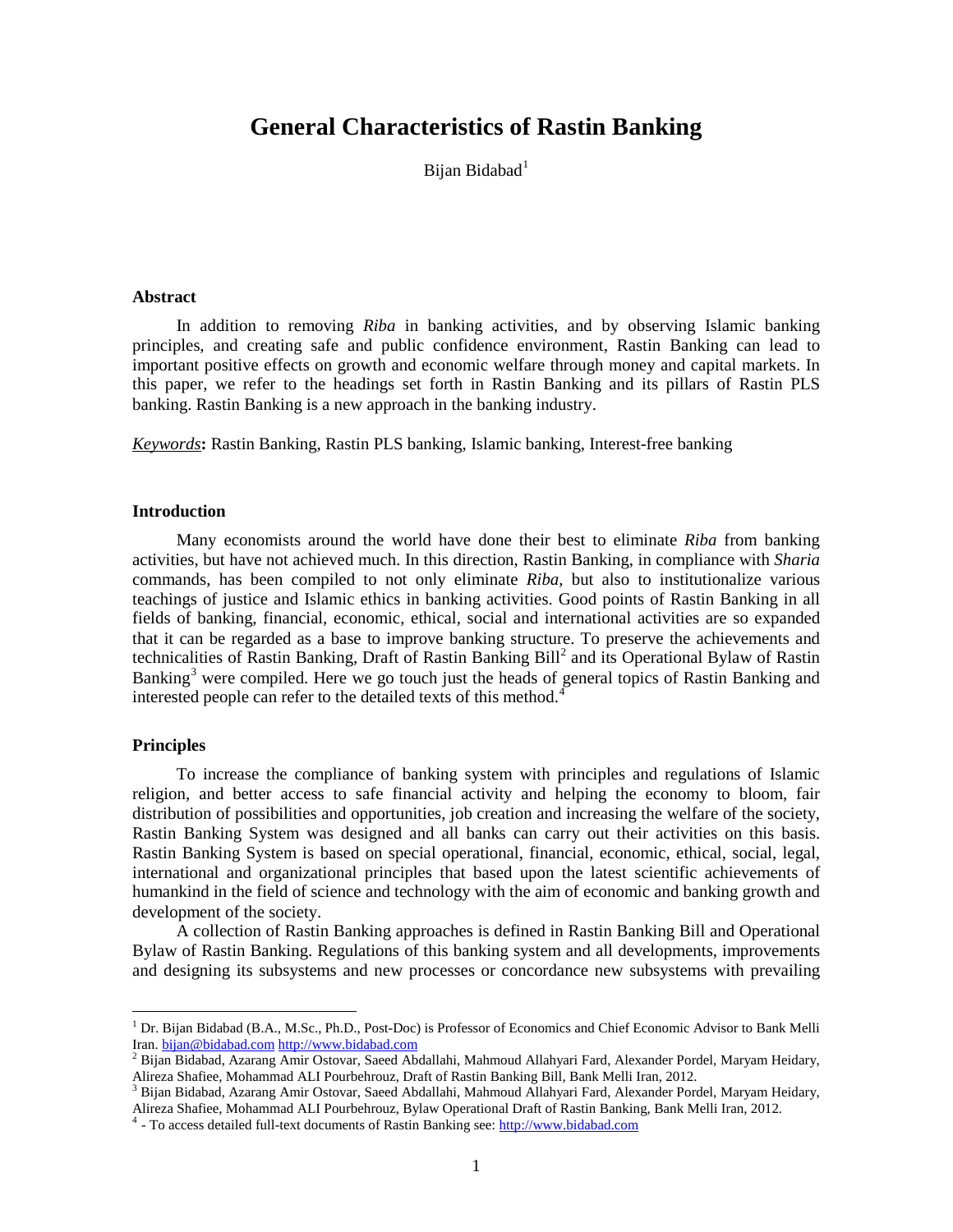processes should be carried out by considering the content of the cited Bill and Bylaw. In addition, all future supplements and operational workflows should be designed in a way that not to contain fixed interest (*Riba*) whether in cash or in other forms of future payment promises, or by superficial contracts including abstruse or disguised interest rate.

#### **Rastin PLS Banking**

In Rastin PLS banking subsection, on behalf of the depositor, bank finances entrepreneur for investment according to compiled regulations and at the end project, the entrepreneur will distribute the profit/loss of the project in proportion to capital and duration of using that capital with the depositor. The entrepreneur is responsible for all consequences of violating regulations of Rastin PLS Banking. Bank will have full supervision over the investment activity of entrepreneur in the contract period. All documents of Rastin PLS Banking are regarded as official documents.

## **Contracts, Measures and Legal Institutions**

To facilitate legal activities of Rastin Banking, some improvements have been carried out on auxiliary Islamic contracts, because today business conditions have been changed. For instance, in Rastin Banking *Mudarabah*, both sides can provide some of the necessary funds. The same is true in *Muzaraah and Musaqah* contracts and both sides of the contract can provide portions of fund, land and other factors of production. These are some corrections that Rastin Banking applied on Civil Law.

New contracts also were defined in Rastin Banking in Rastin Banking Bill as follows: Intermediation (*Muvasatah*): is a contract, which one of the parties provides the capital under the condition that the other party by considering considers discretion and interest of the first party transacts with the third party and receives a wage. In this contract, the capital owner is called "*Mosit*", the agent is called Intermediate or "*Wasit*" and the third person is called Entrepreneur.

Installing contract (*Mughasatah*): is a contract, which a person provides the total or a portion of the capital for an economic activity and the other part will pay him back his share in the results of the activity by installments. In this case, the capital provider is called "*Moghsit*" (Installer), the agent is called "*Ghasit"* (Installment payer) and the result is called *Moghsatah* (Installed). *Mughasatah* has three kinds: ordinary, rental and sharing. The share of *Moghsit* in rental *Mughasatah* includes price and value of the substance; and in sharing *Mughasatah* is the price of substance and value of return of *Mughasatah* activity.

Swap (*Mubadalah*): is a contract in which one person (*Mobadil*) (swapper) undertakes to give the ownership of a certain asset (*Badal*)/(swapped) to the other party (*Motabadil*)/(swappee/one who receives the swapped asset) for a defined period; and the other person also undertakes to give the ownership of same amount (*Mobaddal*)(re-swapped) to the first person (*Mobadil*) for equal period. Planting (*Mugharasah*): is a contract between the owner (s) of a land and the agent (s) who implant on the land and they share jointly (like *Muzaraah*) the results whether it is timber, fruit, leaf, flower, pick, straw, haft, stem, nectar, bulb, root and etc.

In order to fulfill the necessary legislative needs of bank sharing activities, joint investment funds and facilitating social insurance activities some new legal institutions are defined by Rastin Banking:

Fund with variable capital: is a kind of fund in which the capital of fund varies along time through entering or exiting new shareholders and by changing their capital shares, or duration of sharing in the fund. Funds with varying capital have been defined in the laws of many countries, but in the laws of Iran, a few mentions are available about these types of fund. These funds can facilitate the operations of mutual funds, credit unions and bank sharing activities.

Pension fund: includes the funds for obligatory social security insurance with governmental personality and optional pension (saving thrift plans) with private or public legal personality. The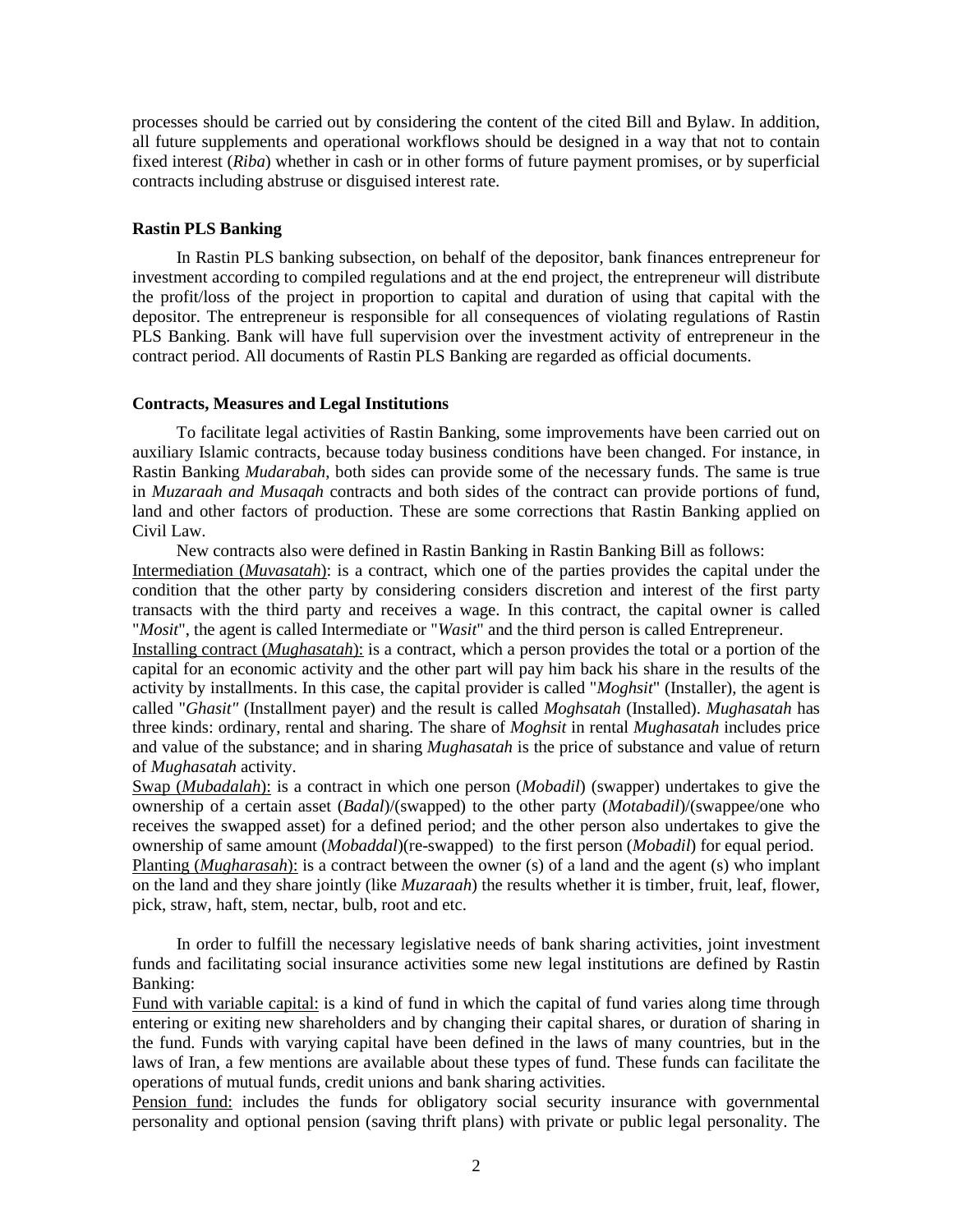pension fund, whether private or public, should operate under the high supervision of Social Security Board. In addition to observing the regulations concerning Rastin Personal Security regulations, these funds are obliged to deposit their resources in Rastin PLS banks.

Measures to discerning *Riba*: to distinguish profit from *Riba* the following measures were defined:

- 1. In forward deals, the price of the contracted subject should not depend on duration period involved.
- 2. The lender should share the profit and loss of the economic activity of borrower.
- 3. Exact profit rate should not be determined and prefixed.
- 4. No profit should be charged for consumption financing.
- 5. In transacting of foreign exchange, the price should not depend on duration period of transaction, whether spot, or forward.
- 6. Exchange of funds or assets should be equal to values and durations. Values and durations of first and second exchanged assets can be different if multiplications of duration by value for both exchanges are equal.

#### **Entrepreneur**

In Rastin PLS banking, the entrepreneur is the applicant of fund resources. He will be bound to do his execution activities in accordance with his project proposal, which is approved by the bank. Therefore, his technical, financial and executive capabilities should be verified and should have the managerial capability in connection with the project and be able to absorb necessary experts and experienced or skilled labor, and be able to provide some of the project expenses internally. It is necessary to review his previous financial performances through auditing reports and financial and tax clearance certificates. He should also be bound to his previous obligations and should not have outstanding or delayed debts to the banking network. For goodness and virtue of applicant's activities, he should submit collaterals and guarantees to the bank. The bank should refer to CRS (Collateral Registration System) and other authorities to confirm that the offered collaterals are free and have not been mortgaged before.

The information on the project proposal of the entrepreneur, after the approval of assessment unit of the bank is reliable against him. The entrepreneur is bound to be transparent and follow and comply all his activities with auditing standards of Rastin Banking and he has to follow the procedures of dividing profits, wage payment, bonuses, wage increase, overtime payments, accumulated profit and capitalization as reported in the project proposal. These items will be fixed from the beginning to the end of the project execution, and cannot be changed. If the provided information, documents, statistics by the entrepreneur are fabricated, tricky or made by fraudulently maneuvers and cause losses to depositors or bank, the bank can compensate the losses from the collaterals and guarantees.

To safeguard the benefits of the depositor and continue the obligations of the entrepreneur to fulfill the contract, bank deprives the entrepreneur from the right of terminating the contract. In Rastin PLS banking contracts, it is necessary to cite the stewardship of bank. If entrepreneur does not want or cannot carry out his tasks for any reason such as stopover, bankruptcy, dissolution, death, failure, insanity and so on, and the project halts, bank itself, or by selecting new entrepreneur will continue the project, or compensate the legal claims of the contract through collaterals and guarantees of entrepreneur. On the other side, the entrepreneur is bound to provide insurance coverage for probable risks. The kind of insurance coverage, costs, benefits and the beneficent are due to Rastin Banking regulations.

The entrepreneur is not allowed to transact, transfer or change the ownership or possession of the assets of the subject of the contract including the collaterals during contract term without informing the trustee unit of bank PLS department. If he violates without informing the bank, and the operational activities of the project stops or be disrupted, the entrepreneur will be responsible for compensating the loss from the time of transaction or transference. To prevent such seizures, the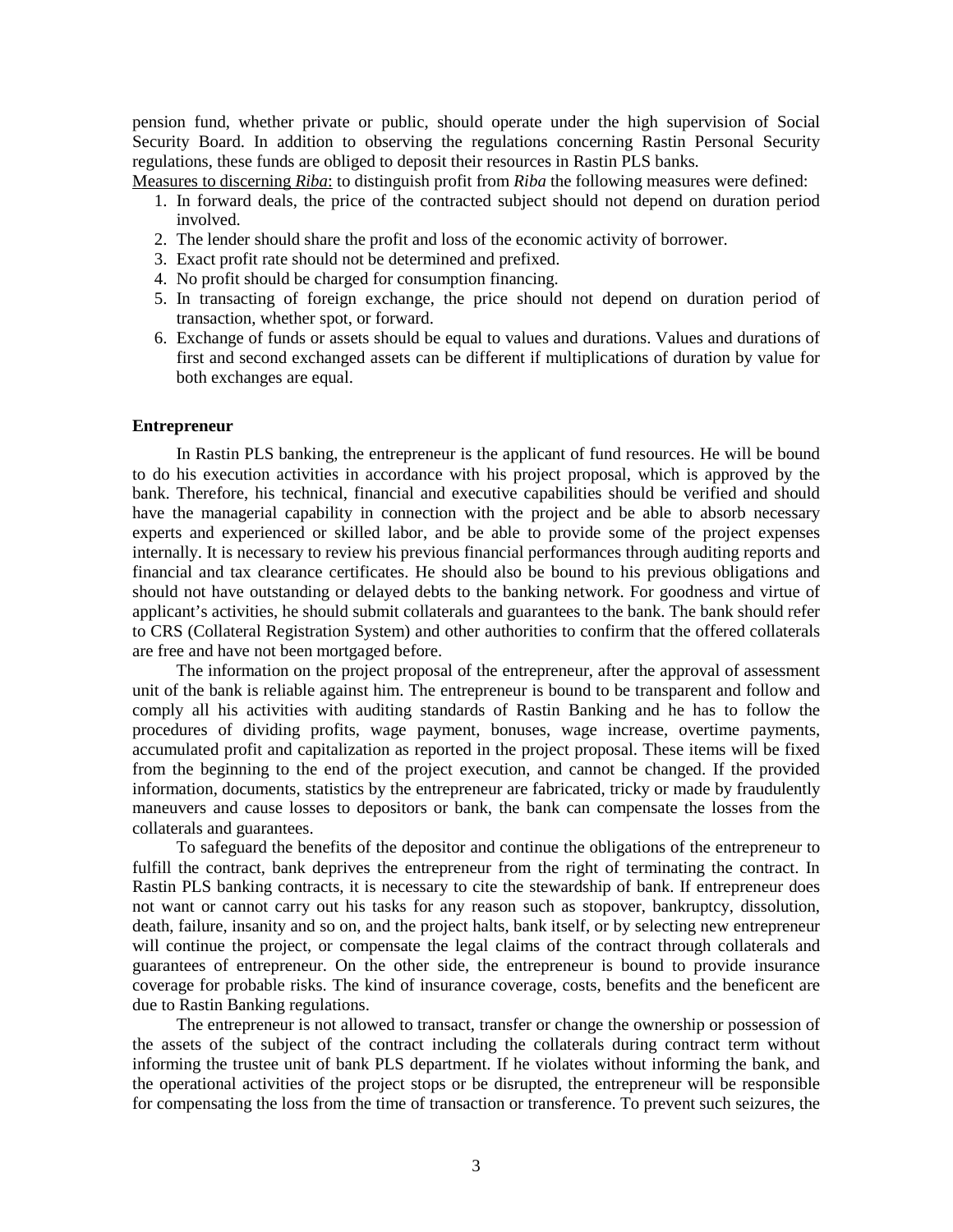trustee unit of PLS department of the bank will conduct periodic and ad hoc supervisions and even bank is allowed to bound the entrepreneur to install monitoring devices as  $RFID^5$  $RFID^5$ , camera and  $GPS^6$  $GPS^6$ to control replacement and movement of equipment. In addition, the entrepreneur is obliged to inform trustee unit and obtain the permission of PLS department of the bank for further finance from other financial institutes. The entrepreneur is not allowed to sell the assessed assets of his company during the contract.

The entrepreneur is bound to provide periodic and ad hoc reports according to national accounting and financial standards defined by Auditing Organization according to laws and regulations, commensurate to the volume of investment and applied technology, and submit to trustee unit. Entrepreneur's auditor is selected among the officially approved auditors by bank and entrepreneur is obliged to provide the necessary arrangements and document monitoring for auditor during the contract.

If the financial provision of the project is not sufficient, by request of the entrepreneur, the bank can review the subject and after confirmation of trustee unit, by issuing new Rastin Certificates, finance the extra resources needs of the project.

## **Depositor**

Those depositors, who are willing to participate in economic projects of an entrepreneur, in the form of Rastin PLS banking, will receive Rastin Certificates. The owners of these certificates share the results of the project proportional to nominal price and participation period of the certificate.

The bank is not allowed to consider any privilege or priority for some depositors, buyers or sellers of Rastin Certificates or discriminates among them. The entrepreneur is allowed as like as the other real or legal persons to buy Rastin Certificates of his own project or other projects from Rastin Certificate Market.

The depositor can negotiate his certificate before the end of the contract or transfer it others at a market price. Transaction and transfer of Rastin Certificates are carried out on the website of the bank or dealing companies and other financial and banking institutions connected to the bank website. All the transactions should be registered at the issuer bank website. The periodic or final settlement of the certificate will be carried out with the latest owner of the certificate according to the kind of certificate and the concerning regulations of Rastin Banking.

#### **Assessment and Supervision**

To safeguard the benefits of depositor (purchaser of Rastin Certificate); and obtaining confidence about the design, explanations, calculations and feasibility of the project from various economic, technical and financial views; and good performance of the entrepreneur, bank uses internal or external real persons or legal entities services who have necessary capabilities and equipment including hardware and software. Assessment and supervision groups of trustee and assessment units of bank consist of technical, engineering, financial and economic sections and conduct the assessment and supervision on the basis of activity type, project sophistication and technicalities, the amount of investment, duration of project and etc. according to Rastin Banking regulations. The capabilities of entrepreneur are assessed by prevailing financial measures and criteria. Thus, entrepreneurs are ranked according to their incapability risks. Bank signs participation contract with that entrepreneur who has a lower risk.

Assessor examines the reality of the project proposal and gives his view about the capability of entrepreneur and feasibility of the project. The project proposal should have necessary economic, technical and financial justifications and will be financed by the bank if it is approved by

 $\overline{\phantom{a}}$ 

<span id="page-3-0"></span><sup>5</sup> Radio Frequency Identification (RFID).

<span id="page-3-1"></span><sup>6</sup> Global Positioning System (GPS).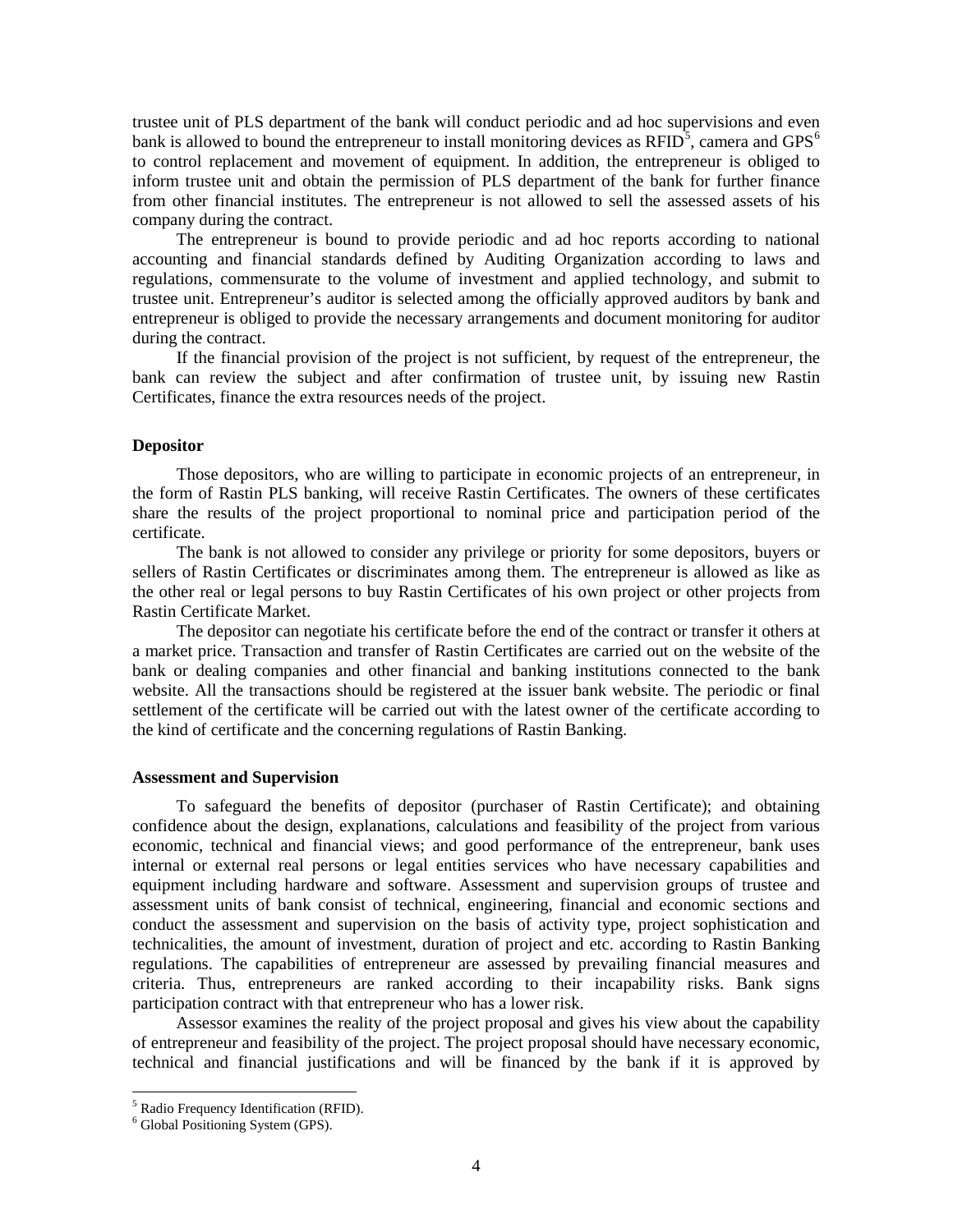assessment unit of PLS department of the bank.

The trustee is responsible for supervision and monitoring of operational activities and expenditures of allocated fund, account keeping and financial reports of the project. The settlement with the entrepreneur in each phase and at the end of the project is due to final confirmation of trustee unit according to Rastin Banking regulations.

If actual timing of project implementation does not match with the approved proposal, the related losses and fines will be deducted from the profit of entrepreneur, or his collaterals and guarantees according to Rastin Banking regulations.

Bank receives two commissions for preliminary and detailed assessments of the project plan. These commissions will be included in acceptable costs of the project. If the project is rejected during the assessment process, assessments cost will not be returned to entrepreneur. In addition, at each time of allocating fund to project, the bank receives a commission for supervision, trustee, financial engineering, examination and other services, which will be included in acceptable costs of the project. At the end of the project, if it gains profit, the bank will receive a share of profit proportional to contributed fund of the project as bank's income.

#### **Rastin PLS Base System**

Rastin PLS Base system refers to the main process and general regulations of Rastin Profit and Loss Sharing (PLS) Banking system. On request and on behalf of the depositor, bank invests his fund in one of Rastin PLS products and instead, gives Rastin Certificate of the selected project to him and allocates his fund to selected project of an entrepreneur; and supervises the implementation and execution of the project. In the end, after deducting its own commission, bank divides the profit/loss (if any) among engaged sides (depositors and entrepreneur). The bank is an agent of the depositor, and is responsible for observing his rights (depositor). He must use all his expertise to reach this end. In Rastin Base PLS system for finite projects, *Musharakah* (Participation) Certificates, and for infinite projects *Pazireh* (Subscripted) Certificates are used. These activities are done under Rastin Banking regulations.

Fixed profit rate is eliminated in Rastin PLS banking and the return rate is calculated according to the real return of capital in the real economy. Most of the regulations of Rastin PLS Base system are extended to its financial subsystems.

To make the bank capable of reaching his goals in a proper way, this system has its own organization, structure and working process. Major topics in Rastin PLS Base system consist of organizational, professional behavior of assessor and trustee, project proposal, assessment, guarantees, collaterals and entrepreneur cash contribution (brought), insurance, contract set-out, supervision, entrepreneur, financial transparency, information disclosure, governance, auditing, Rastin Participation Accounting, change of project timing, settlement, bank receipts, transforming Pazireh (Subscripted) Certificates into shares of entrepreneur company, inspection and commodity standard, auxiliary financial tools, unexpected accidents (*Force Majeure*) and arbitration.

## **Rastin Certificates**

Rastin Certificates are a collection of designed certificates in Rastin PLS Banking Base system and its financial subsystems. These certificates can be anonymous or named papers, which are transferable and negotiable online through the website of the bank and are issued with a nominal price and for a certain period. The owners of these certificates share the results of the project proportional to nominal price and participation period of the certificate.

Bank by issuing and creating market and basket of Rastin Certificates, provides various opportunities for the transaction of these papers. Various Rastin Certificates and their characteristics according to the kind of participation in the PLS Base system or its financial subsystems regarding the type of project and the asset used, will be bound to Rastin Banking regulations.

Regarding the supervisory role of trustee unit of banks over entrepreneurs, these certificates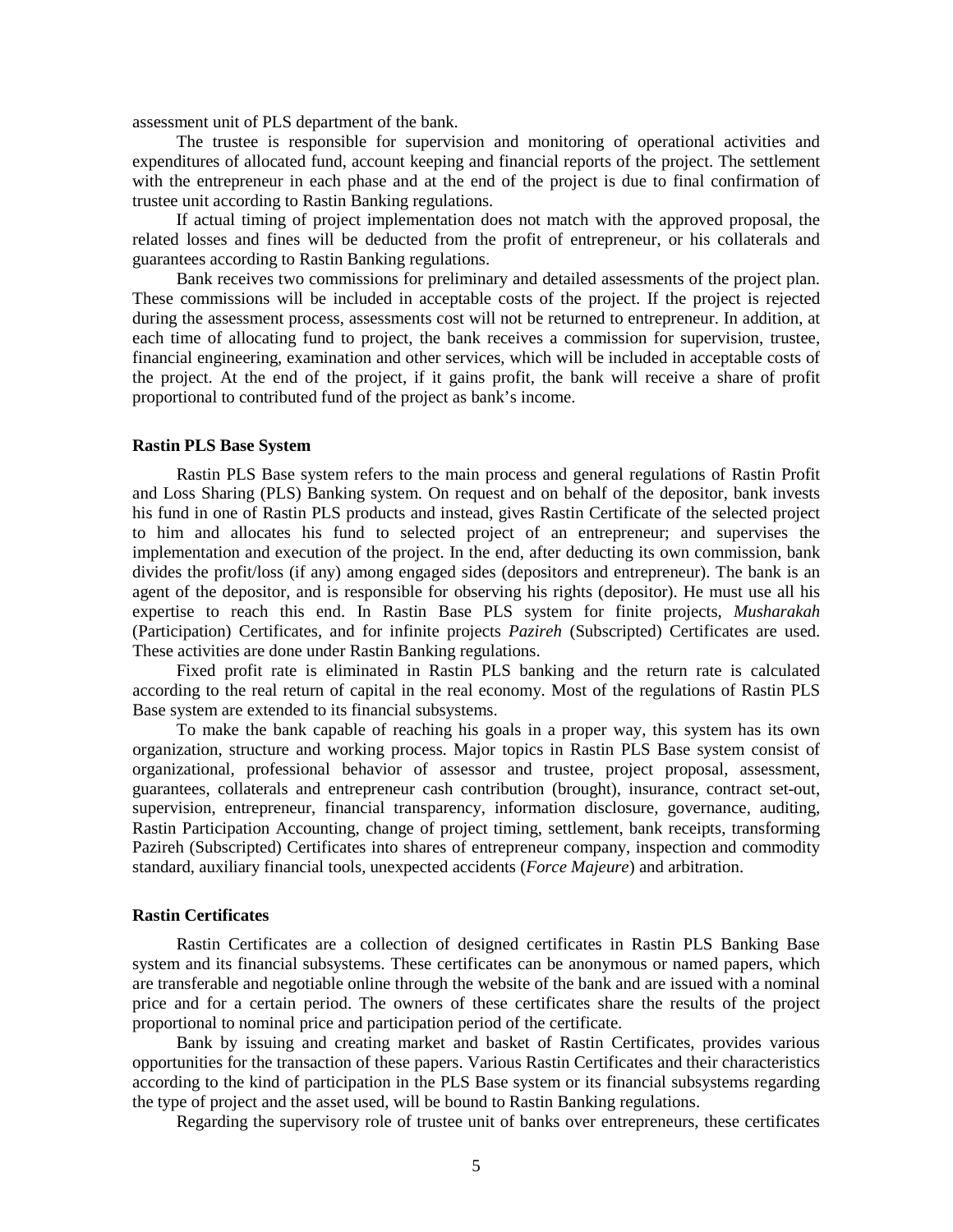are distinguished from ordinary papers with "certificate" prefix. Being anonymous, transferability, negotiability in the secondary virtual market (Rastin Certificate market), the profitability of their transactions for the bank, pricing according to supply and demand mechanism of Rastin Certificate Market, a periodic settlement with the latest certificate owner, are some characteristics of these certificates.

# **Rastin Financial Subsystems**

Rastin financial subsystems refer to specific financing methods or services in Rastin PLS Banking. These subsystems work under general regulations of Rastin PLS Base system, and are:

- 1. Joalah Financial Sharing (JFS): is a method in which, bank finances entrepreneur (producer) from depositor's resources or the provided sources by the buyer; by selling Future Certificates (to depositor or buyer) and in framework of another *joalah* contract, entrepreneur produces the buyer requested commodity. Future Certificate is used in JFS.
- 2. *Mudarabah* Financial Sharing (MFS): is a kind of *mudarabah* under Rastin PLS banking in which bank introduces the entrepreneur project proposal in the field of trade or transaction of commodities (commerce) to depositors and by selling them *Mudarabah* Certificates, finances the entrepreneur (*modarib*). In MFS *Mudarabah* and Periodic *Mudarabah* Certificates are used.
- 3. Installment Financial Sharing (IFS): in IFS, the installer (*moghsit* or depositor) will finance a portion of the needed fund of the entrepreneur through the bank for a certain period of time (amortization period). The entrepreneur will pay back his share by installments and will own the total property of the project and IFS ends. IFS can be carried out through one of the contracts of Ordinary *Mughasatah* (Installment), Rental *Mughasatah* (installment) and *Musharakah* (sharing) *Mughasatah* (installment); and by application of three related kinds of certificates of Ordinary *Mughasatah* and Rental *Mughasatah* Certificates for finite projects and *Musharakah Mughasatah* Certificate for infinite projects.
- 4. Rent Financial Sharing (RFS): entrepreneur temporarily donates the ownership of a part of his productive asset<sup>[7](#page-5-0)</sup>, rental asset<sup>[8](#page-5-1)</sup> or dead asset<sup>[9](#page-5-2)</sup> to the depositor who finances him but keeps it as a mortgage. Then pays back the fund received from the yields of the asset proportional to depositor's share to depositor at the end of the contract, or periodically. The original deposit of depositor will be given back to him after the end of the project. The profit of the project will be given to depositor periodically or in a lump. Mortgage Sharing, Periodic Mortgage Sharing, Mortgage *Mudarabah* (commerce), Periodic Mortgage *Mudarabah*, Mortgage *Muzaraah* (cultivating), Periodic *Muzaraah*, Mortgage *Mugharasah* (planting), Periodic Mortgage *Mugharasah*, Mortgage *Musaghah* (irrigation), Periodic Mortgage *Musaghah*, Mortgage *Istisna*  (industrial/manufacturing), Periodic Mortgage *Istisna* and Rental Certificates are used in RFS.
- 5. Bail Financial Sharing (BFS): is the application of deposit of depositor by the entrepreneur to produce a defined commodity and delivering the commodity or paying back its value in future specific time. BFS uses Bail Certificate.
- 6. Rastin Group Funding (RGF): is collecting of deposits of specific depositors for a specific beneficial project under the regulations of Rastin Banking. In RGF, Rastin certificate is not issued.
- 7. Rastin Personal Security (RPS): to create competitive conditions and to increase the efficiency of social security insurance and diminishing antitrust of social security systems and pension funds, private and public pension funds are established according to Rastin Banking regulations. People and firms can allocate a portion of their obligatory (or optional) insurance premium payments (for himself or his employees) for social security to the funds that operate under Rastin Personal Security (RPS) and enjoy its benefits. Therefore, they will be exempted from obligatory

**.** 

<span id="page-5-0"></span> $7$  "Productive assets" refers to the assets of an operating firm.  $8$  "Rental assets" refers to those assets, which can be let.

<span id="page-5-1"></span>

<span id="page-5-2"></span><sup>&</sup>lt;sup>9</sup> "Dead assets" refers to non-operating (suspended) firms or uncultivated lands assets.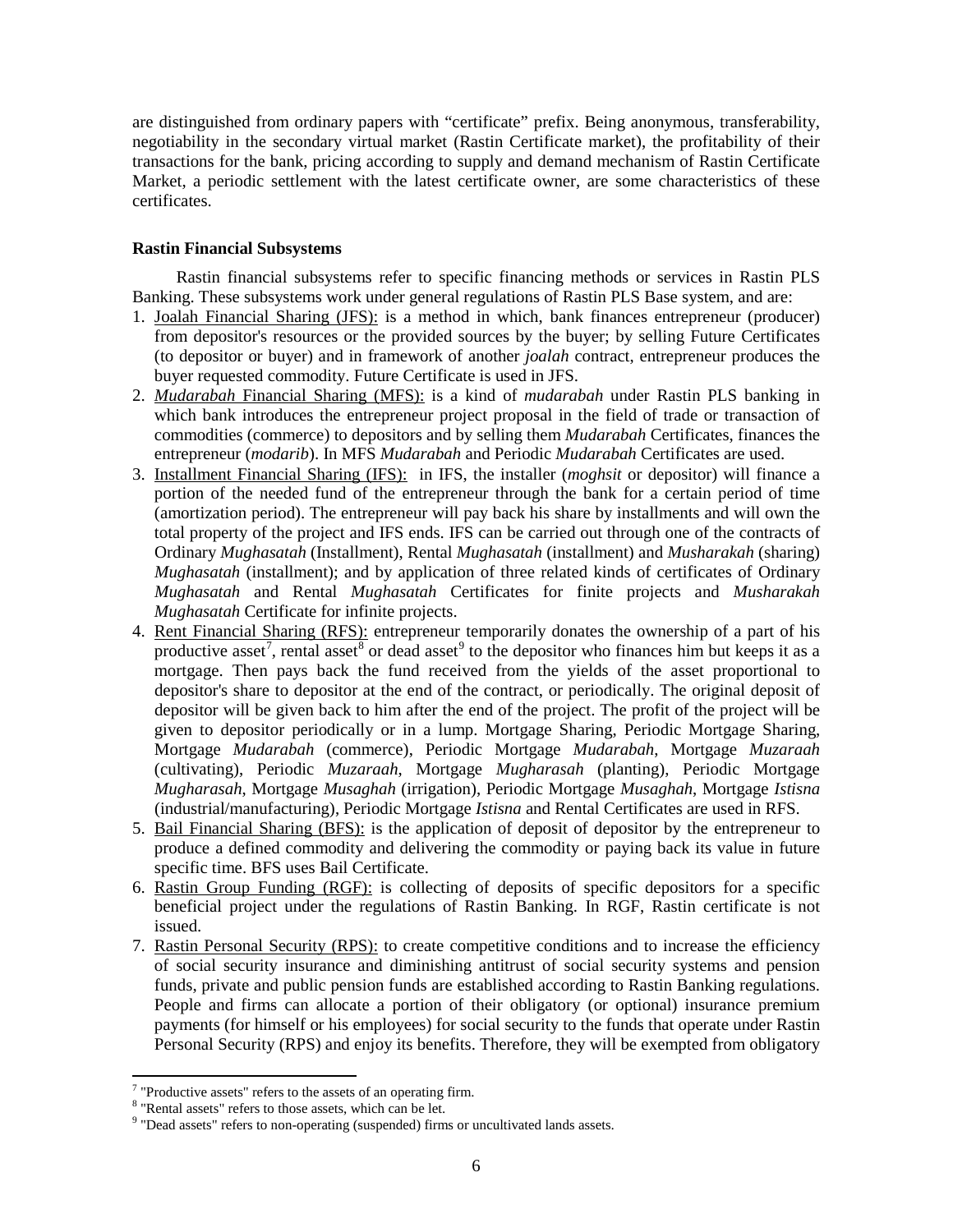insurance premium payments equal to the payment they have paid to these funds. In addition, those employers who have obtained Rastin Personal Security coverage for their employees will enjoy 50 percent deduction in their obligatory social security payments. This also encourages them to increase employment. RPS uses Social Security Certificate, Personal Security Certificate and Pension Security Certificates.

8. Rastin Social Takaful (RST): benevolent people can deposit their funds at banks for charity purposes, and bank will be allowed to pay profit (or the principal as well) of deposit to needy people, in form of a loan or non-returnable payments (according to the depositor request). RST works under Rastin Banking regulations as "public takaful" (humanistic duty of people to resolve others' needs), or "*ziman-e-I'alih*" (government duty to provide people's livelihood of the society). In addition, bank can collect *Waqf* (devoted) deposits to raise fund. *Waqf* deposit is a kind of deposit devoted by the depositor (benefactor) to the bank; and bank will use the yields of this deposit to support needy people in the framework of Rastin Banking regulations.

Those people, who need financial support and cannot afford their basic livelihoods are: needy people, poor, indigent, helpless, mentally or bodily sick, disabled or handicapped, insane, bedridden, elderly, vagrant, captive, deserted child, exiled, orphan, infant without parent, damaged, those who cannot afford blood money of unintentional faults, families with no guardians or poor guardians, and similar cases; and those who are eligible to receive *Fitriah*, *Zakat*, *Kaffarah*, and charity payments. Moreover, those people whom private (not governmental) benevolent depositor introduces to the bank to receive charity payments or loans, even be included or not included in the above list are considered as needy and should be supported through the benevolent specified deposit.

Ensuring minimum livelihood in forms of monthly or lump payment can be done through Rastin Social Takaful insurances such as: Housing insurance, Marriage insurance, Job insurance, Education insurance, Medical and Medicare insurance, Incident insurance, Food insurance, Clothing insurance, Insurance for defending rights, Orphan insurance, Disabled insurance, Guardianship insurance and Relief insurance under Rastin Banking regulations.

Social Security Organization, charity institutions and supportive organizations cannot conduct takaful activities directly and they must do the job through bank to support people. Bank will pay the needy according to the issued draft of benevolent.

Bank and governmental benevolent are obliged to release their supporting payments information on their website in such a way that would not harm the prestige of the supported people. The bank that acts under RST should provide its performance report according to central bank regulations. The Central Bank controls the performance of the bank in connection with RST activities and reports any violations to legal or disciplinary authorities. Supervisory organizations and institutions, whether including General Inspection Organization of the country, or General Accounting Authority will have proper supervision on the proper execution of Rastin Social Takaful. Rastin Social Takaful is applicable by issuing Takaful Certificate and Loan Certificate.

- 9. Sponsor Crowd Funding (SCF): is the process of collecting non-returnable funds for a specific protective goal of the entrepreneur through the bank via social networks. In SCF, Rastin certificate is not issued.
- 10.Peer to Peer Loan (PPL): is the process of collecting funds for loan-financing the entrepreneur through the bank and via social networks. In PPL, Rastin certificate is not issued.
- 11.Rastin Swap Bond (RSB): is based upon *Mubadalah* (swap) contract between *Mobadil* (swapper) and *Motebadil* (swappee) in which the durations and substances of swaps are equal for first and second swaps. *Motebadil* (swappee) issues the bond and owes to *Mobadil* equal to the nominal value of bond; and should pay this amount (*badal*) to *Mobadil* (swapper) at maturity. The issuer (*Motebadil*) is obliged to give the *mobaadal* for the same amount and period as *badal*  to *mobadil*. He can choose a combination of amount and period that the multiplication of amount by the period of *mobaddal* be equal to that of *badal*. At second maturity, *mobadil* is committed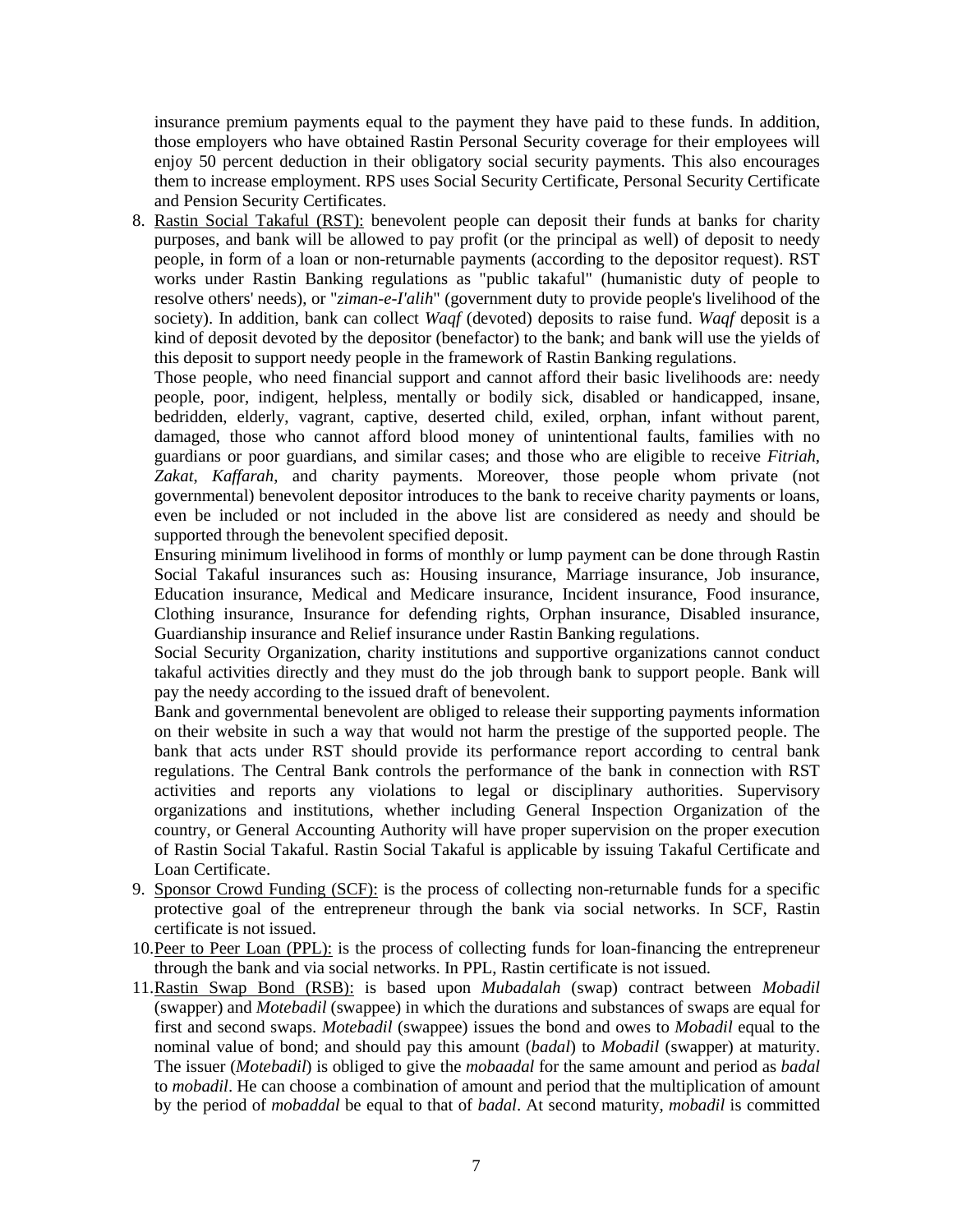to returning *mobaddal* to *motebadil*. No interest rate is involved in these bonds and they are of four kinds: Central Bank Rastin Swap Bond, Treasury Rastin Swap Bond, Bank Rastin Swap Bond, and Commercial Rastin Swap Bond. They can be in domestic money or foreign exchange. Regarding the fact that these bonds are not based upon participation and just indicate swapping of assets, is not covered by regulations of the Rastin PLS Base system, but uses its infrastructure such as organization and Rastin Certificate Market.

- 12.Rastin Swap Deposit (RSD): is a new banking deposit account, which is interest-free and is based on Swap Contract in Rastin Banking. In this depositing by opening the deposit, the depositor is entitled to use interest-free loan to the amount and duration that his resources has been being deposited and then return the money back to the bank. Depositor and bank agree that a combination of money and duration be selected in such a way that the products of amount and duration in both operations of depositing and loaning be the same. From the time of depositing to the first maturity (the date that depositor requests loan), the depositor is lender and the bank is borrower; and from the time of the first maturity to second maturity (the date that depositor returns the money back to the bank) the depositor is borrower and the bank is lender.
- 13.Rastin Swap Card (RSC): is a bankcard, and has no interest rate and is issued based on the Swap Contract in Rastin Banking. In Rastin Swap Card there are two periods. In the first-period card issuer lends money to card holder; and in the second period borrows money from card holder instead. At the first stage card issuer credits a certain amount of money for specific time duration to the card of cardholder and requests the cardholder to deposit the same amount for the same period at the end of the cited time duration (first maturity) in the issuer's deposit account. Card issuer and cardholder can agree for a combination of amount and duration for which the product of them (amount by duration) be equal for both operations of lending money by the issuer and depositing by the card holder. Rastin Swap Card can be issued in both local and foreign currencies. Bank receives fee by offering Rastin Swap Card service.

# **Complementary Systems**

Rastin Banking Complementary Systems refer to innovations, systems and complement methods in Rastin Banking system; and are as follow:

- 1. Rastin Certificate Market (RCM): bank establishes RCM with specific characteristics and capabilities. Different Rastin Certificates and Rastin Swap Bonds can be transacted in this market. Bank activates the information portal about projects and entrepreneurs of Rastin PLS bank through RCM and releases information about Rastin PLS financial projects to the public. The system should be capable of online updating the information about available certificates, transactions, settlements, capitalization, transfer or any other activity on Rastin Certificates transactions.
- 2. Crowd Funding System (CFS): this system is a web-based system, which collects funds for Sponsor Crowd Funding (SCF) and Peer to Peer Loan (PPL) projects via social networks.
- 3. Operation Control and Monitor (OCM): this system is a web-based inspection and monitoring system, which controls the activities of bank personnel. By establishes this system, bank has online control over the personnel activities to be in accordance with operational instructions of Rastin Banking system. Online unnoticeable monitoring of all activities of bank units, clients and personnel of different departments and branches, incompatibility of accounts and documents, embezzlement, cheating and fraud detection and etc. with various levels of accessibility, reporting and analysis routines, data mining, distinguishing and follow up systems for cyber-attacks and establishment of internal control are the tasks of this system.
- 4. Collateral Registration System (CRS): Department of Registry of Documents and Properties establishes the integrated Collateral Registration System (CRS) for registering movable and immovable collaterals and introduces it to notary offices. Banks, notary offices and other related authorities (determined by Department of Registry of Documents and Properties) at the time of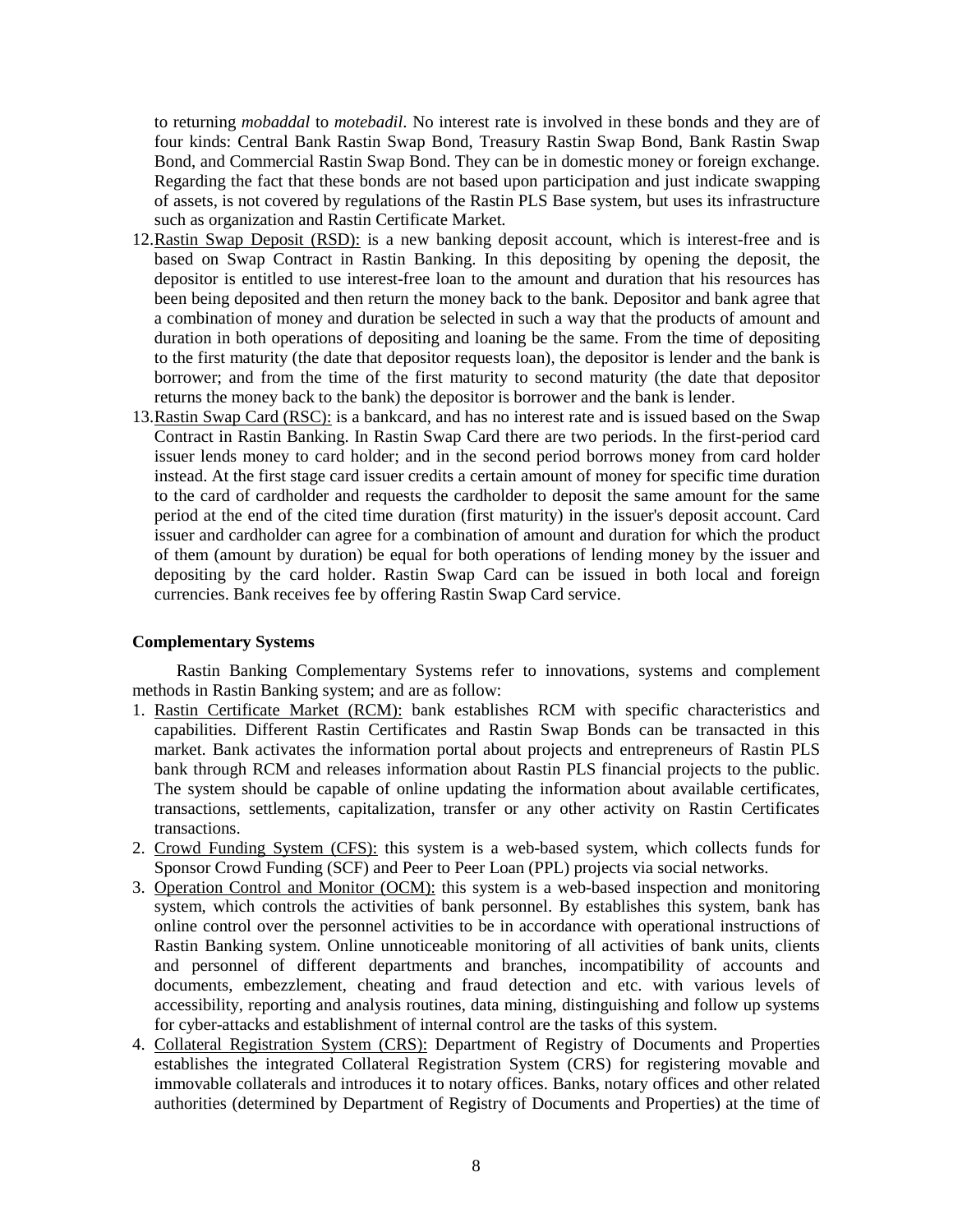mortgaging collaterals or restraining properties should register all mortgage information in this system. This system is integrated and each asset has a unique identification number. Therefore, it can easily show whether an asset has been collateralized or restrained before or not. Department of Registry of Documents and Properties provides this capability for banks and other organizations and real persons and legal entities to find out online whether an asset has been collateralized or restrained before or not. On the other hand, in order to provide a safer environment for conducting collaterals auction and sale and enforcing the subjects of enforceable documents, Department of Registry of Documents and Properties establishes a website for auction with Relational Database Management System, auction and sale capabilities and dynamically connected to CRS.

- 5. Serial Commitments Clearance (SCC): provides the necessary arrangements for settlement of obligations of people who are in debt to someone from one hand, while they are creditors to someone else in a chain of debits and credits in a set of people. Accordingly, banks, notary offices and other authorized authorities can clear serial obligations of persons according to laws and regulations and based on their requests and release their collaterals and guarantees as far as their debts are equivalent. Bank will gain commission for rendering this service.
- 6. Mortgage Securitization System (MSS): by assessing the value of asset, bank can issue Guarantee Certificate in different lots and periods for the owner of the asset. The holder of this certificate can apply to banks and other institutions or real persons and legal entities (who accept these certificates as guaranty) for themselves or on behalf of other people. Obtaining these certificates can be through ordinary or official contracts.

The issuer bank by using Interbank Withdrawal Protocol (IWP) can gain his claims from the accounts of the indebted after restraining the Guarantee Certificate. If the issuer bank becomes bankrupt, the beneficiary of Guarantee Certificate can obtain his nominal claim from settlement manager.

7. Interbank Withdrawal Protocol (IWP): allows bank to obtain his claim created through binding contracts or commercial documents (check, promissory note and draft) from other accounts of the debtor at other banks, or accounts belonging to his guarantors at other banks in an online way, after the debtor's first bank account is depleted. This activity takes place under central bank supervision. Bank is not allowed to use IWP in relation to ministries and other governmental organizations accounts that have a row in government budget bill. However, bank is allowed to use IWP in relation to the accounts of governmental companies and other affiliated organizations and institutes to government, and non-governmental public institutions that do not use a public budget, including pension and social security organizations, revolutionary foundations and organizations and holy shrines.

To implement this protocol, central bank provides necessary legal and electronic obligations to all banks, financial and credit institutes. Based on claimer request, the IWP software will carry on account of the creditor if any money is carried into account of the debtor automatically at the same time. Therefore, every bank client should have a unique identity number in the banking system; in addition, all commercial documents should have a unique identity number.

According to this protocol, bank provides the necessary conditions for receiving outstanding and delayed debts, doubtful debts, unpaid debts of his own claims and his client's claims that initiated through a loan, check, promissory notes, drafts, that had been initiated in the traditional system before.

8. Non-Usury Scripless Security Settlement System (NSSSS): Central bank establishes the integrated Usury-free Scripless Security Settlement System with specific characteristics and capabilities and activates the registration portal for entrepreneurs of Rastin PLS banking. Compliance with Sharia is the necessary condition for the entrance of financial documents and instruments in this portal.

Portals of Rastin Certificate Markets (RCM) of banks are to be designed in accordance with central bank's standards, so that the information concerning financing projects through Rastin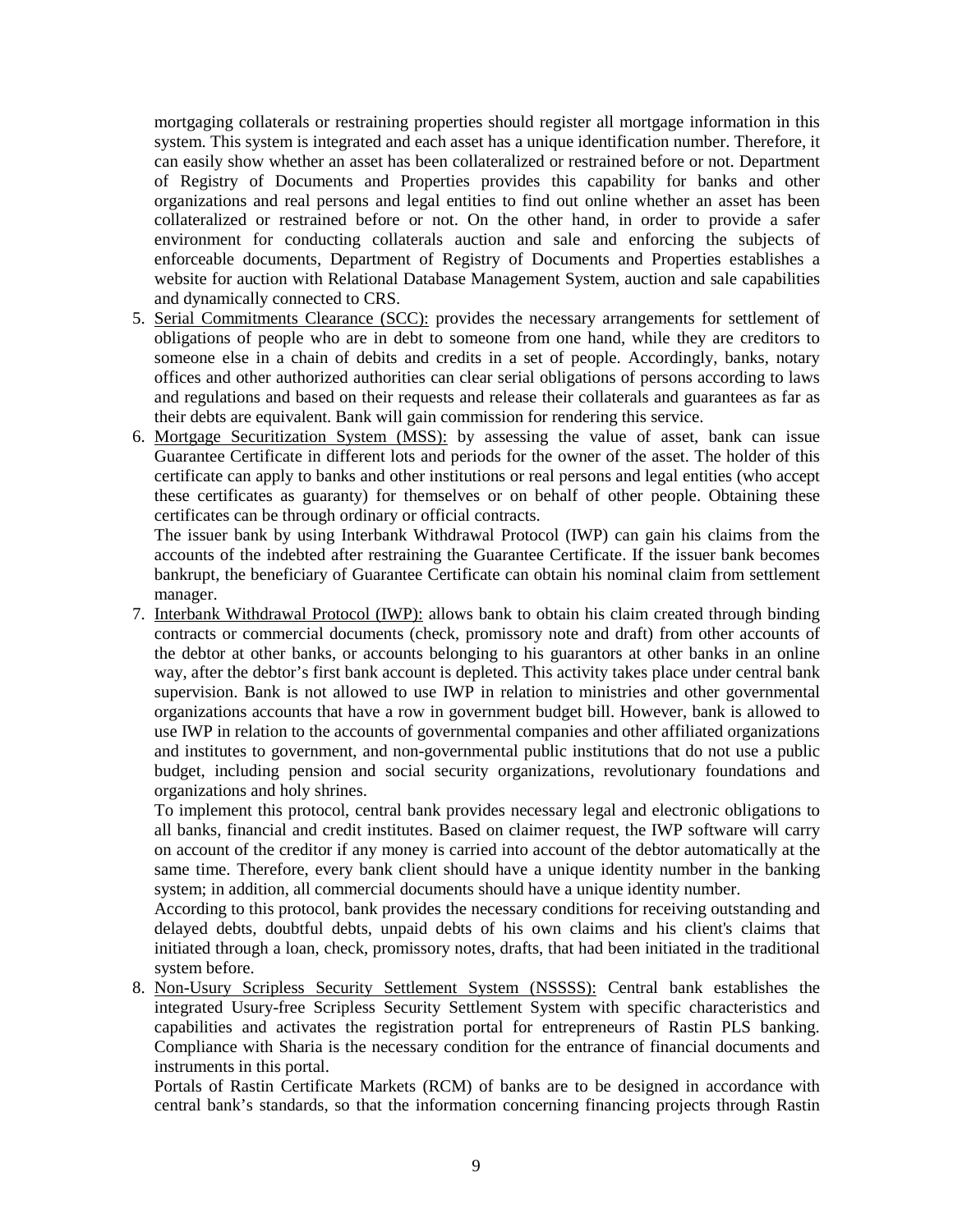PLS banking, entrepreneurs and Rastin Certificates will be updated online in NSSSS system. This system should be capable of online updating of information concerning Rastin Certificates and Rastin Swap Bonds of bank's portal for each transaction, settlement, capitalization or any other kinds of transaction and transition of Rastin Certificates and Bond by registering them in the system.

9. Money Laundering Detection System (MLD): all commercial and financial transactions, whether with the aim of gaining profit or not, are regarded as economic transaction and are included in Value Added Tax System. In addition, there should be a spot or delayed payment for each transaction of commodity or service. The two information of each transaction, that is transaction of commodity (or service) and its payment, should be matching; otherwise, there will be suspicion of money laundering. The MLD system will provide the structural and electronic conditions for comparing and matching banking and tax information. If necessary conditions be forced that underground economy parties be obliged to use banking system; and tax authorities do special supervision on large and medium transactions and transition of commodities, moneylaundering activities can be detected and traced through matching tax information and banking information. To do so, all the banks and credit associations become obliged to report money transactions data of persons to Anti Money Laundering Organization at the Ministry of Finance and Economic Affairs to be compared with Value Added Tax data (individuals' sales factors). The cited organization performs mechanized data mining by computer software based on Information and Communications Technology to discover the suspicion of money laundering.

#### **Preventing Squandering of Banking Resources**

To prevent squandering and to reform banking sources consumptions, which have worse economic and social consequences than *Riba*, and to increase efficiency, bank is obliged to follow specific regulations concerning his activities. To decrease operational costs and to increase efficiency, and facilitate rendering banking services to clients; banks should mechanize their operational systems and by re-engineering their operational processes, make them more economical and safer and by gradual diminishing of the number of their physical branches, prevent the useless branch accumulation. Moreover, by interbank transactions and transfer of their surplus personnel to complementary banking services such as assessor, supervisor (trustee), intermediate, dealer, investment adviser, market operator, publisher, transactor, financial basket operator, financing company, investment fund, rating agency, financial information processing, credit rating institute, financial IT services institute etc., after training them; provide convenient conditions for financial services activities.

Banks will be obliged to finance only projects, which have observed the following considerations and criteria in their project proposal.

- Decreased costs of investment, production, consumption and distribution.
- Increased efficiency with the lowest amount of damages, wastes, defected and low standard products.
- The useful production life of the investment and durable and semi-durable productions, constructions, skeletons, installations and machinery should be long enough.
- Road and transportation projects should be designed in such a way to stay for a long period.
- Considerations should be observed about optimum use of energy and fuel in constructions, installations and machinery.
- Cultivating soil erosion should be prevented.
- Decreases the mortality and extends the life of human being.
- Creates clean production and prevents environmental pollution and lead to sustainable production by creating ecological production loops.
- Prevent incorrect mine extraction.
- Encountering natural incidents in the project proposal to preserve the invested capital and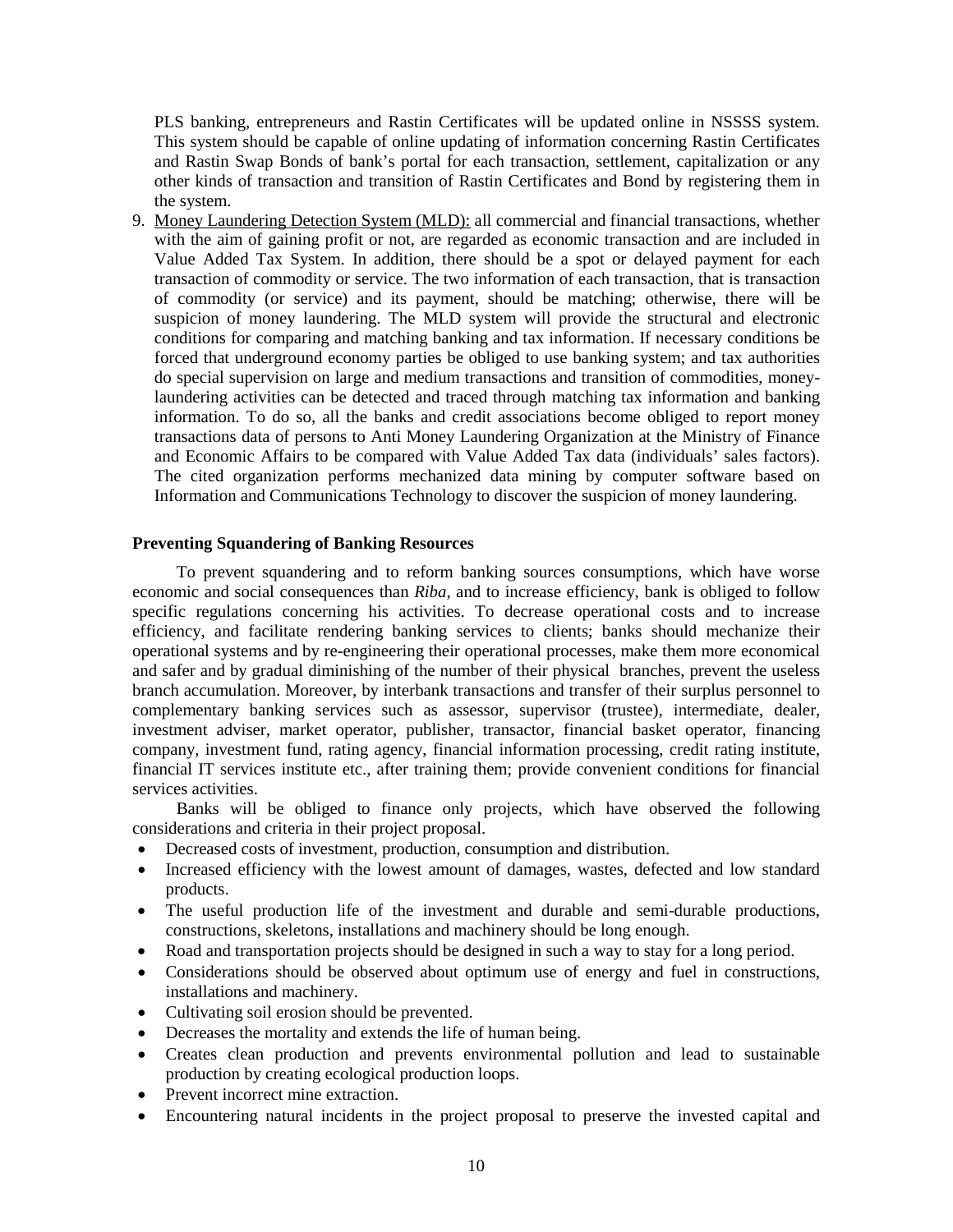prevents rapid or gradual product deterioration or erosion because of temperature, natural and atmospheric incidents such as humidity and acidity climates.

- Unique standards should be used in joints, machinery, systems, parts and various mechanical apparatuses.
- Prevent waste of resources due to non-optimal resource combination.

#### **Restoring Uncultivated Lands**

By observing financing regulations, bank can finance projects of restoring uncultivated lands. The government can provide its own uncultivated lands to the applicants of projects for restoring uncultivated lands, and if these lands are restored, government will transfer the restored land to restorer agent; or shares it between restorer and bank if it were financed by bank according to regulations. Lands authorities are obliged to support qualified applicants for the promotion of employment and development of agriculture, industry, mining, housing and tourism in development of different regions of the country.

## **Transparency, Information Disclosure and Governance in Bank**

Bank and parties involved in Rastin Banking contracts should observe the supervisory regulations of central bank and Stock Exchange Organization concerning financial transparency, information disclosure and corporate governance.

#### **Carrying Out the Subject of Enforceable Documents**

In implementing Rastin Banking system, all contracts with bank are considered as official documents and enforceable. These contracts will be carried out by unit of execution of enforceable documents in bank, through the personnel of this unit. If debtor would not fulfill his commitment, after assessing the subject of the contract, the collateral will be sold through an auction and after paying back the debt, the surplus will be paid to the owner of mortgage. The organization, management, supervision and implementation of execution of enforceable documents will be according to banking regulations concerning Execution of Bank's Enforceable Documents and Method of Investigation of Complain of Execution Process in Rastin Banking regulations.

#### **Safeguarding of Rastin Banking**

Regarding the importance of Rastin Banking system achievements, it is necessary to establish a committee composed of experienced experts in this field as "Safeguarding Rastin Banking Committee" for five years under the supervision of central bank for the virtue of the implication, training, development and solving the probable deficiencies and obstacles of Rastin Banking system. The organization and activities of this committee have been specified and compiled in Rastin Banking regulations. The Ministry of Science, Technology and Research will also define Rastin Banking and related financial services courses and degrees for universities such as financial marketing, assessing, supervision, intermediation and consultancy with observing the concepts and regulations of Rastin Banking system and its future reforms and developments.

In order to safeguard Rastin Banking system and the rights of depositors and entrepreneurs and all those who trust the bank, all banking personnel, from top to bottom, at managerial and execution levels should precisely implement the regulations of Rastin Banking system and abstain any violation; otherwise, the wrongdoer will be encountered legally. Various violations and punishments and the method of investigation of violations of the employees have been defined in Rastin Banking regulations.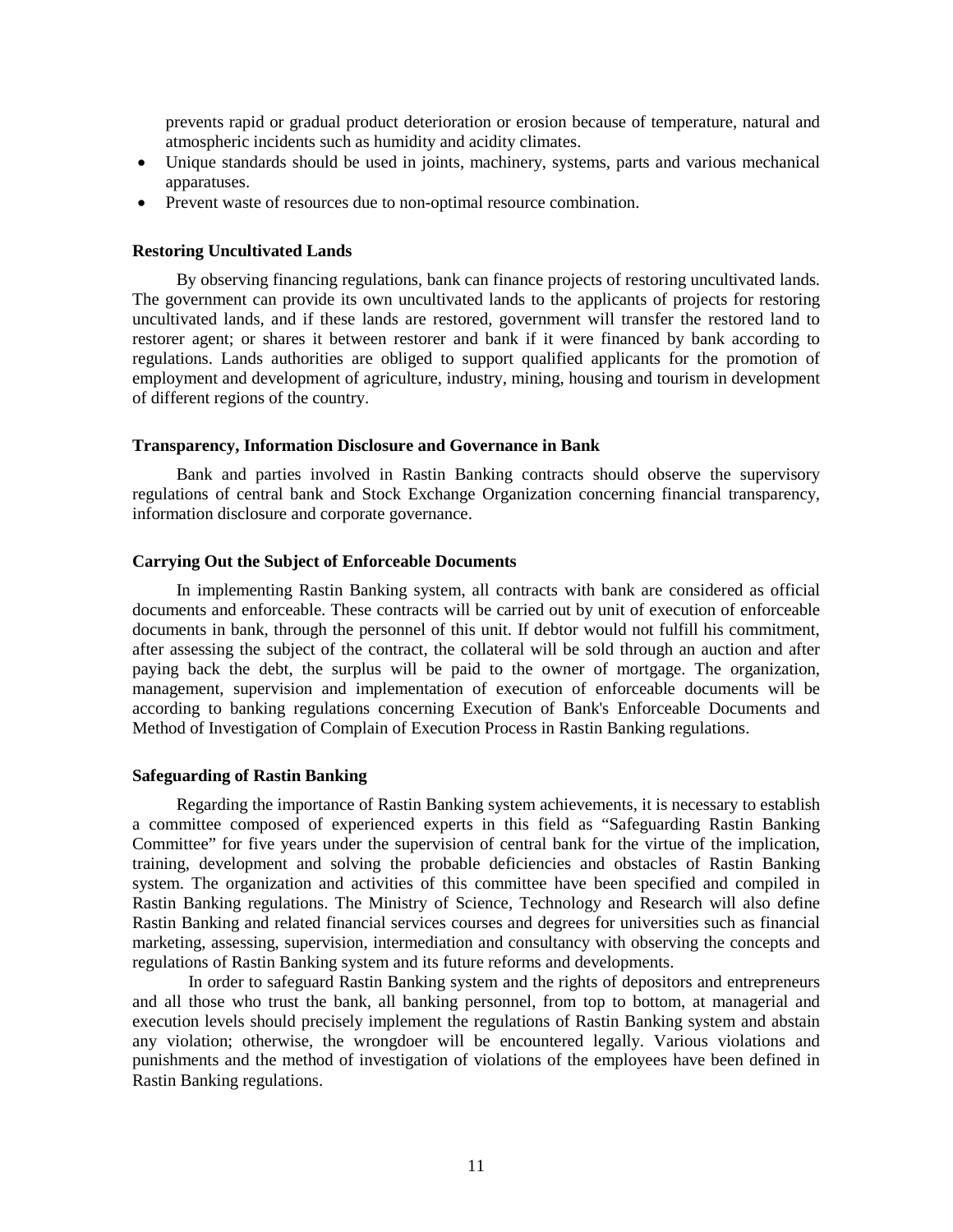#### **Documents and Regulations**

All Rastin Banking Documents are accessible in full-text.<sup>[10](#page-11-0)</sup> There are more than fifty ongoing complementary projects to develop Rastin Banking. The following legal documents have been compiled for Rastin Banking until this time:

- 1. Draft of Rastin Banking Bill
- 2. Draft of Operational Bylaw of Rastin Banking
- 3. Draft of Operational Bylaw of Financial Transparency, Governance and Banking Information Disclosure in Rastin Banking.
- 4. Draft of Bylaw of Execution of Bank's Enforceable Documents and Method of Investigation of Complain of Execution Process in Rastin Banking.

## **Conclusions**

Removal of Riba from banking operations has been one of the aspirations of religious scholars during history. To achieve this goal, we tried to mix our theoretical and experimental knowledge to develop Rastin Banking. Rastin Banking is a complete solution to banking based on Islamic and ethical teachings with scientific and technological approach. Some parts and modules of Rastin Banking have been implemented in Bank Melli Iran. The installed parts of the system are now functioning and have attracted depositors and investors, and since the procedures and instructions are well defined, the bank's staff is performing its procedures easily. The results of the test system are very satisfactory, but it needs more time for more analysis of the weak and strong points of the system.

Rastin Banking is an open-source banking model and all banks around the globe can easily install and use it. We wish Rastin banking can put important steps to remove *Riba* and establish Islamic banking.

#### **Resources of Rastin Banking**

The Persian and English documents of Rastin Banking all are accessible through [http://www.bidabad.com](http://www.bidabad.com/) in full texts.

#### **Persian Documents**

#### **Persian Books and Detailed Reports**

.1 بیژن بیدآباد، (کتاب) مبانی عرفانی اقتصاد اسلامی، پول، بانک، بیمه و مالیه از دیدگاه حکمت. پژوهشکدة پولی و بانکی، بانک مرکزي جمهوري اسلامی ایران، .1383

<http://www.bidabad.com/doc/mabani-erfani-eqtesade-islami.pdf>

.2 بیژن بیدآباد، ژینا آقابیگی، مهستی نعیمی، آذرنگ امیراستوار، سعید صالحیان، سعید نفیسی زیده سرایی، علیرضا مهدیزاده چلهبري، بیژن حسینپور، سعید شیخانی، محمود الهیاري فرد، محمد صفاییپور، نادیا خلیلی ولائی. (کتاب) طرح تفصیلی بانکداري مشارکت در سود و زیان راستین (PLS(، اداره تحقیقات و برنامهریزي، بانک ملی ایران،  $.1477$ 

<http://www.bidabad.com/doc/detailed-pls.pdf>

<u>.</u>

<span id="page-11-0"></span><sup>&</sup>lt;sup>10</sup> [http://www.bidabad.com](http://www.bidabad.com/)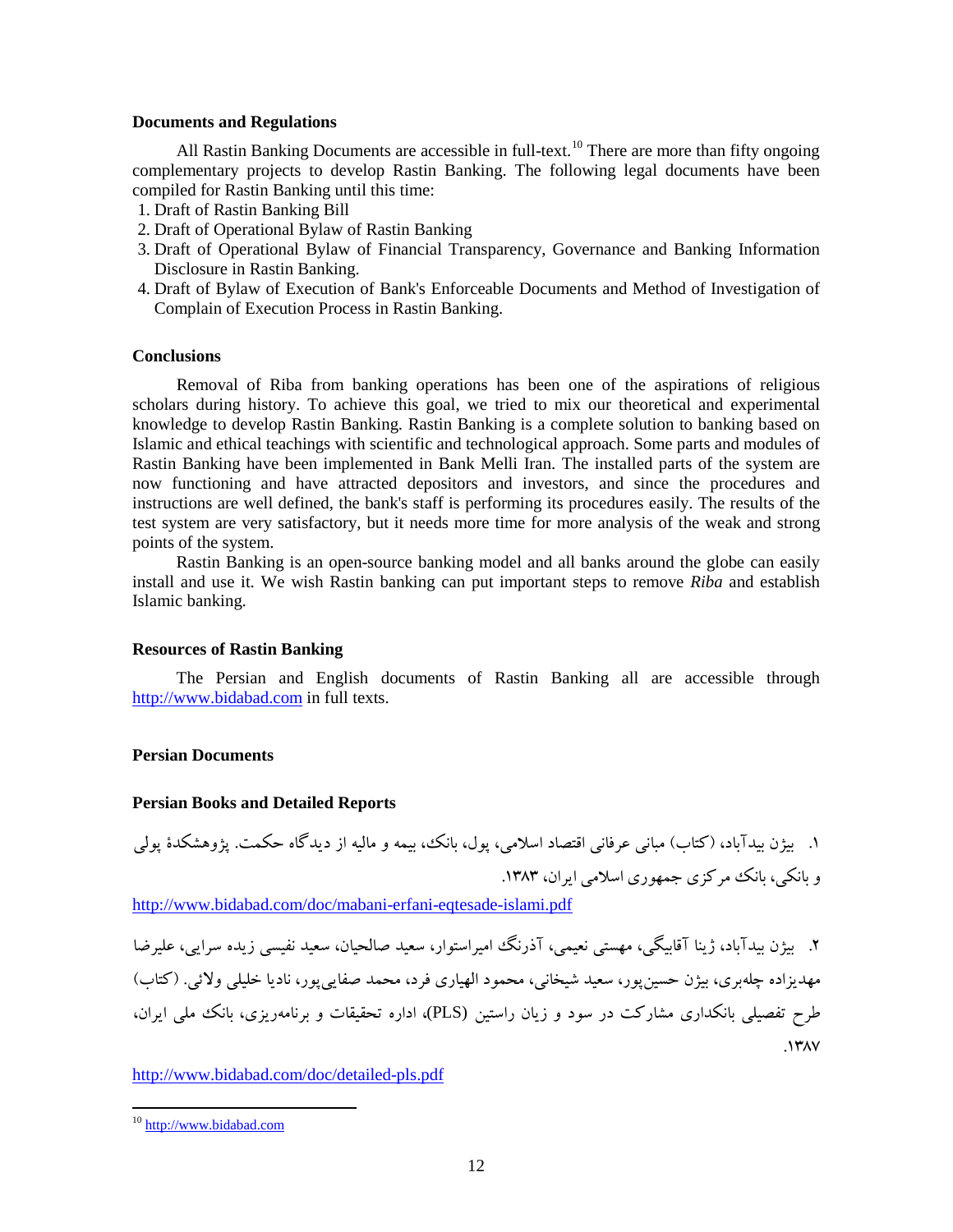.3 بیژن بیدآباد، ژینا آقابیگی، آذرنگ امیراستوار، ابوالفضل هزاوه، علیرضا شفیعی، سعید نفیسی زبده سرائی، علیرضا مهديزاده، علی حیاتداودي، بیژن حسینپور، سید علی حسینی، اکبر شالی، محمد کاشفی، محمود الهیاري فرد، محمد صفاییپور، علی کوثري، باقر عیناله زاده، مهستی نعیمی، نادیا خلیلی ولائی، شاکري. (کتاب) طرح تفصیلی مشارکت مالی مضاربه (MFS)، زیرسیستم بانکداری مشارکت در سود و زیان راستین (PLS)، بانک ملی ایران، تهران  $.1419$ 

<http://www.bidabad.com/doc/detailed-mfs.pdf>

.4 بیژن بیدآباد، آذرنگ امیراستوار، ابوالفضل هزاوه، علیرضا شفیعی، سعید نفیسی زبده سرائی، علیرضا مهديزاده، علی حیاتداودي، بیژن حسینپور، سیدعلی حسینی، اکبر شالی، محمد کاشفی، محمود الهیاري فرد، محمد صفاییپور، علی کوثري، باقر عیناله زاده، مجید ناصري، مهستی نعیمی، نادیا خلیلی ولائی، شاکري. (کتاب) طرح تفصیلی مشارکت مالی جعاله (JFS(، زیرسیستم بانکداري مشارکت در سود و زیان راستین (PLS(، بانک ملی ایران، تهران .1389

<http://www.bidabad.com/doc/detailed-jfs.pdf>

.5 بیژن بیدآباد، امیر عباس سیاهپوش، مهتاب میرزایی قاضی، سمیه الجبوري، زینب غلامی، امیر شریفی، امیر شمس، شهرام اکبرزاده. (کتاب) طرح تفصیلی گواهی قرض الحسنه پس انداز، بانک قرض الحسنه مهر ایران، ۱۳۸۹. <http://www.bidabad.com/doc/gavahi-qarz-tarh-bi-vam.pdf> <http://www.bidabad.com/doc/gavahi-qarz-tarh.ppt>

.6 بیژن بیدآباد، امیرعباس سیاهپوش، مهتاب میرزایی قاضی، سمیه الجبوري، زینب غلامی، امیر شریفی، امیر شمس، شهرام اکبرزاده. (کتاب) طرح تفصیلی گواهی قرضالحسنه پسانداز با گواهی امتیاز حق وام، بانک قرضالحسنه مهر ایران، .1390

<http://www.bidabad.com/doc/gavahi-qarz-tarh-ba-vam.pdf>

.7 بیژن بیدآباد، (کتاب) طرح تفصیلی مشارکت مالی مقاسطه (IFS(، زیرسیستم بانکداري مشارکت در سود و زیان راستین (PLS). اداره تحقیقات و برنامهریزی، بانک ملی ایران، تهران ١٣٩٠.

<http://www.bidabad.com/doc/detailed-ifs.pdf>

.8 بیژن بیدآباد، (کتاب) طرح تفصیلی مشارکت مالی اجاره (RFS(، زیرسیستم بانکداري مشارکت در سود و زیان راستین (PLS(. اداره تحقیقات و برنامهریزي، بانک ملی ایران، تهران .1390

<http://www.bidabad.com/doc/detailed-rfs.pdf>

.9 بیژن بیدآباد. (کتاب) طرح تفصیلی تکافل اجتماعی راستین (RST(، زیرسیستم بانکداري مشارکت در سود و زیان راستین (PLS(، بانک ملی ایران، تهران .1391

<http://www.bidabad.com/doc/detailed-rst.pdf>

.10 بیژن بیدآباد. (کتاب) طرح تفصیلی تأمین مالی امانی (BFS(، زیرسیستم بانکداري مشارکت در سود و زیان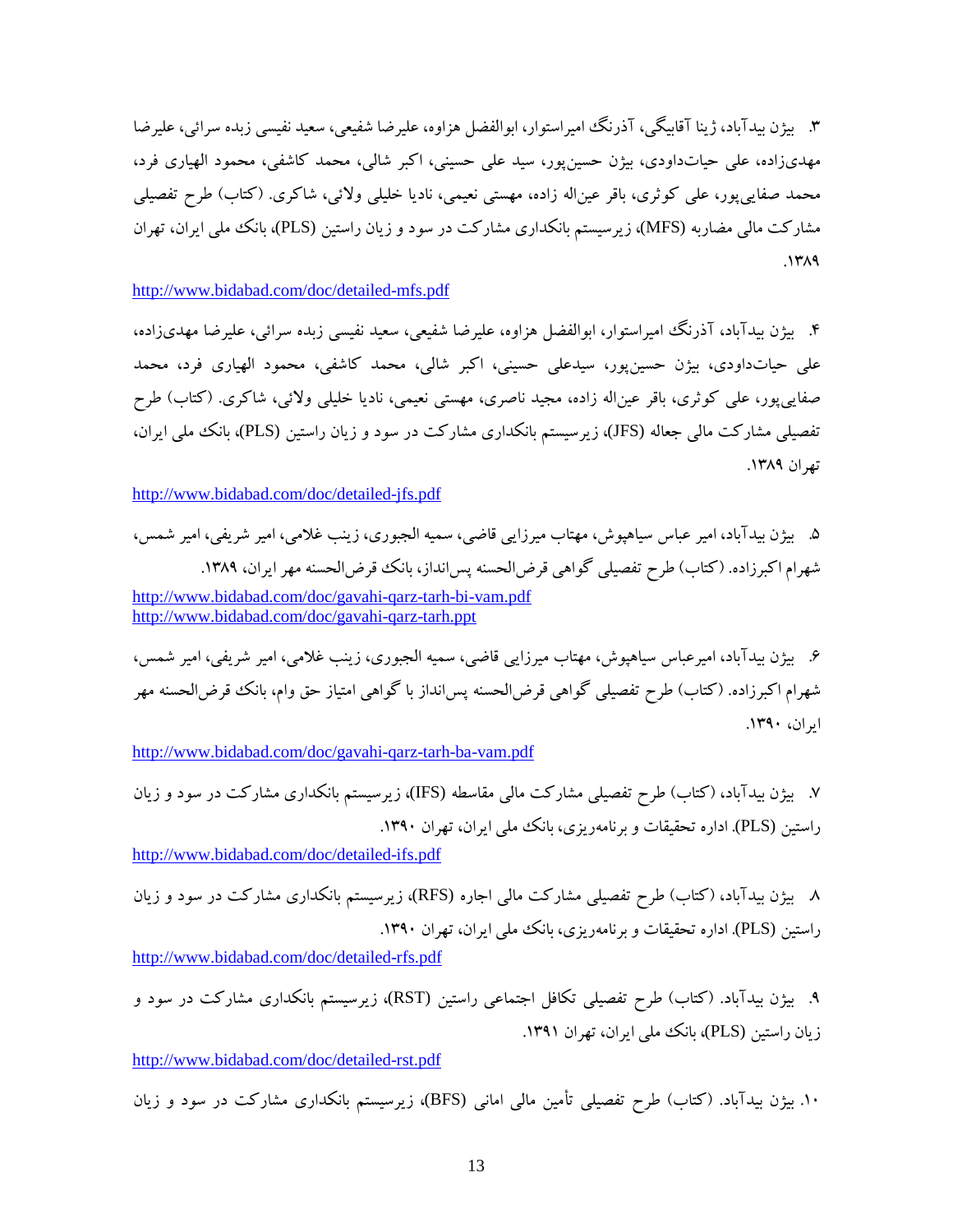راستین (PLS(، بانک ملی ایران، تهران .1391

<http://www.bidabad.com/doc/detailed-bfs.pdf>

.11 بیژن بیدآباد. (کتاب) طرح تفصیلی تأمین شخصی راستین (RPS(، زیرسیستم بانکداري مشارکت در سود و زیان راستین (PLS)، بانک ملی ایران، تهران ۱۳۹۱.

<http://www.bidabad.com/doc/detailed-rps.pdf>

.12 بیژن بیدآباد، آذرنگ امیراستوار، سعید عبداللهی، محمود الهیاريفرد، اسکندر پردل، مریم حیدري، علیرضا شفیعی، محمدعلی پوربهروز، (کتاب) پیشنویس لایحه قانونی بانکداری راستین، بانک ملی ایران، ۱۳۹۱. <http://www.bidabad.com/doc/rastin-banking-bill.pdf>

.13 بیژن بیدآباد، آذرنگ امیراستوار، سعید عبداللهی، محمود الهیاريفرد، اسکندر پردل، مریم حیدري، علیرضا شفیعی، محمدعلی پوربهروز، (کتاب) پیشنویس آئینiامه اجرایی بانکداری راستین، بانک ملی ایران، ۱۳۹۱. <http://www.bidabad.com/doc/rastin-banking-regulation.pdf>

.14 بیژن بیدآباد، (کتاب) طرح تفصیلی سیستم کشف پولشویی (MLD(، سیستم مکمل بانکداري راستین. اداره تحقیقات و برنامهریزي، بانک ملی ایران. .1391

<http://www.bidabad.com/doc/detailed-mld.pdf>

.15 بیژن بیدآباد، محمود الهیاريفرد، اسکندر پردل، سعید عبداللهی، شهرام مهرپویا، علی حسینیپور، معصومه خالصیان (کتاب) طرح تفصیلی تأمین مالی جمعی راستین (RCF(. اداره کل تحقیقات، برنامهریزي و مدیریت ریسک، بانک ملی ایران. ۱۳۹۳.

<http://www.bidabad.com/doc/detailed-rcf.pdf>

.16 بیژن بیدآباد، محمود الهیاريفرد، اسکندر پردل، سعید عبداللهی، شهرام مهرپویا، علی حسینیپور، معصومه خالصیان (کتاب) طرح تفصیلی تأمین مالی گروهی راستین (RGF(. اداره کل تحقیقات، برنامهریزي و مدیریت ریسک، بانک ملی ایران. ۱۳۹۳.

<http://www.bidabad.com/doc/detailed-rgf.pdf>

۱۷. بیژن بیدآباد، (کتاب) بانکداري راستین، جلد اول: مباحث نظري. مؤسسه نوین پژوهان، ۱۳۹۴. <http://www.bidabad.com/doc/rastin-bank-1-fa.pdf>

۱۸. بیژن بیدآباد، (کتاب) بانکداری راستین، جلد دوم: مباحث کاربردی. مؤسسه نوین پژوهان، ۱۳۹۴. <http://www.bidabad.com/doc/rastin-bank-2-fa.pdf>

۱۹. بیژن بیدآباد، (کتاب) بانکداری راستین، جلد سوم: مباحث اجرایی. مؤسسه نوین پژوهان، ۱۳۹۴. <http://www.bidabad.com/doc/rastin-bank-3-fa.pdf>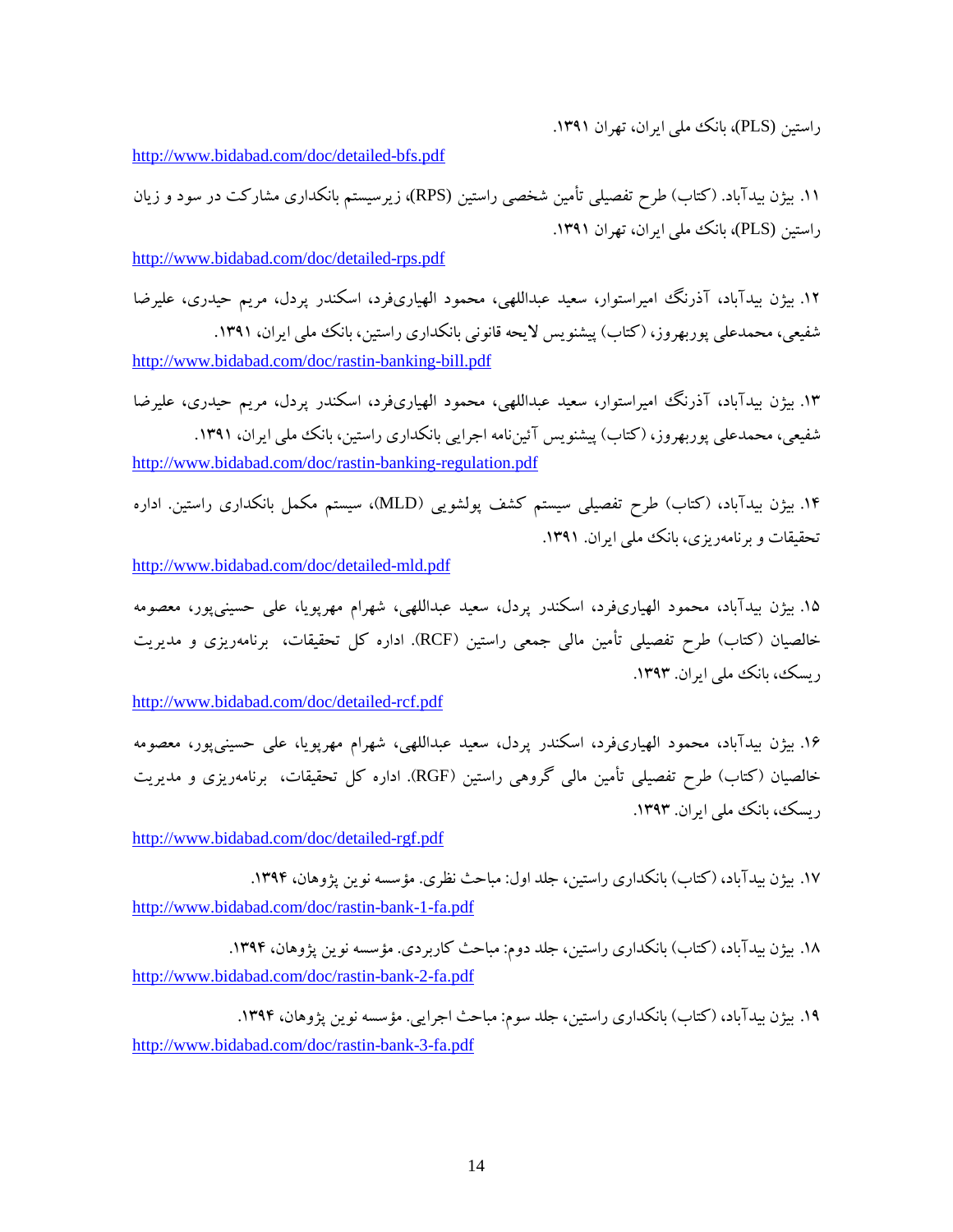#### **Persian Papers**

.20 بیژن بیدآباد، عبدالرضا هرسینی، تحلیل فقهی- اقتصادي ربا در وامهاي مصرفی و سرمایهگذاري و کاستیهاي فقه متداول در کشف احکام شارع. ارائه شده به همایش دوسالانه اقتصاد اسلامی، پژوهشکدة اقتصاد، دانشگاه تربیت مدرس، ١٣٨٢. چاپ مجدد در مجله بانک و اقتصاد شمارههاي: ١٠۶: خرداد ١٣٨٩، صفحات: ۴۲–٣٨؛ ١٠٨: مرداد ،1389 صفحات: 36-41؛ :109 شهریور ،1389 صفحات: 34-38؛ :111 آبان ،1389 صفحات: 34-38؛ :112 آذر ،1389 صفحات: .42-44

<http://www.bidabad.com/doc/reba-fa.pdf>

.21 بیژن بیدآباد، عبدالرضا هرسینی، شرکت سهامی بانک غیرربوي و بازبینی ماهیت ربوي و غیرربوي عملیات بانکی متداول. مجموعه مقالات سومین همایش دوسالانۀ اقتصاد اسلامی «نظریۀ اقتصاد اسلامی و عملکرد اقتصاد ایران»، 3-4 دي ۱۳۸۲، پژوهشکدهٔ اقتصاد، دانشگاه تربیت مدرس، صفحات ۲۲۴–۱۹۳، تهران.

.22 بیژن بیدآباد، تحلیل فقهی- اقتصادي انواع بیمه و ویژگیهاي شیوة حکومت اسلامی. مجموعه مقالات هشتمین همایش دوسالانه اقتصاد اسلامی: اخلاق در اقتصاد اسلامی و اقتصاد ایران، دانشگاه تربیت مدرس، پژوهشکده اقتصاد، 17 اردیبهشت ،1393 تهران.

<http://www.bidabad.com/doc/bimeh.pdf> <http://www.bidabad.com/doc/bimeh.pptx>

.23 بیژن بیدآباد، تحلیل فقهی ـ اقتصادي بیمههاي تأمینی، .1389

<http://www.bidabad.com/doc/bimeh-tamini.pdf>

.24 بیژن بیدآباد، بیمه و نظریۀ زنجیرة ورشکستگی، .1389

<http://www.bidabad.com/doc/bimeh-varshekastegi.pdf>

۲۵. بیژن بیدآباد، تحلیل فقهی ـ اقتصادی بیمه اجباری، ۱۳۸۹.

<http://www.bidabad.com/doc/bimeh-ejbari.pdf>

.26 بیژن بیدآباد، محمود الهیاري فرد، فناوري اطلاعات و ارتباطات در تحقق سازوکار مشارکت در سود و زیان (PLS) (بانکداري اسلامی). فصلنامۀ علمی- پژوهشی اقتصاد و تجارت نوین، سال اول، شمارة سوم، زمستان ،1384 صفحات .1-37 چاپ مجدد در مجموعه مقالات کنفرانس ملی توسعه مدیریت پولی و بانکی، بانک انصار8-9، بهمن ،1392 تهران.

<http://prd.moc.gov.ir/jnec/farsi/3rd/Article2.pdf> [http://www.bidabad.com/doc/Pls\\_it-fa.pdf](http://www.bidabad.com/doc/Pls_it-fa.pdf) 

.27 بیژن بیدآباد، محمود الهیاري فرد، کارایی نسبی مدیریت دارایی و بدهی (ALM (در بانکداري اسلامی. فصلنامۀ علمی- پژوهشی اقتصاد و تجارت نوین، سال سوم، شمارهٔ دوازدهم، بهار ۱۳۸۷، صفحات ۱۲۸–۱۰۹.

<http://www.bidabad.com/doc/sherkat-sahami-bank.pdf> <http://www.bidabad.com/doc/sherkatbank.ppt>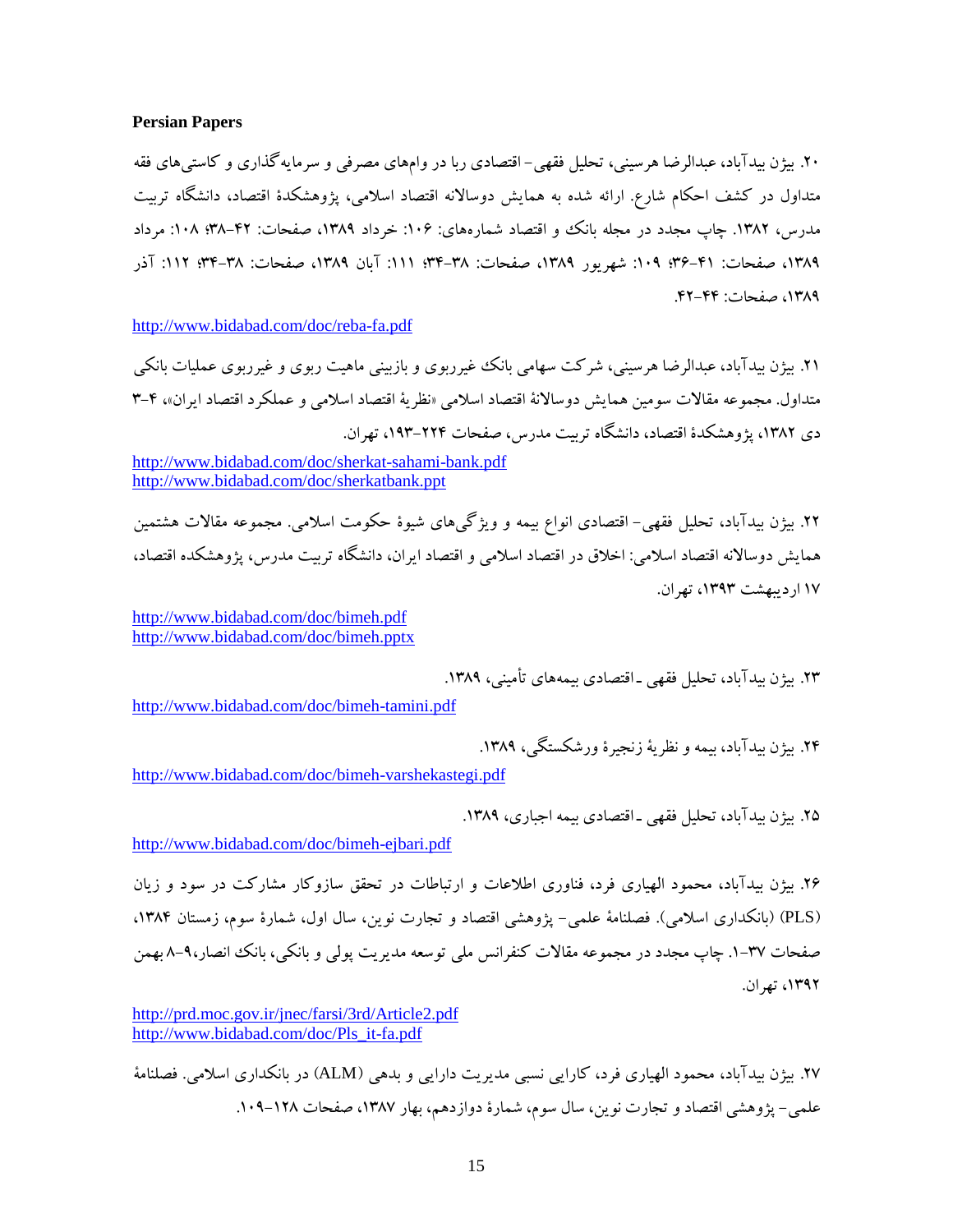<http://www.bidabad.com/doc/alm-farsi.pdf>

.28 بیژن بیدآباد، محمود الهیاري فرد، سازوکار عملیاتی بانکداري مشارکت در سود و زیان (PLS(، معرفی ابزارهاي مالی گواهی مشارکت و گواهی پذیره با کارایی بینالمللی. ارائه شده در دومین همایش خدمات بانکی و صادرات، ۲۷ مهر ۱۳۸۷، بانک توسعه صادرات ایران، تهران، ایران. چاپ مجدد در مجموعه مقالات کنفرانس ملی توسعه مدیریت پولی و بانکی، بانک انصار8-9، بهمن ،1392 تهران.

<http://www.bidabad.com/doc/PLS-Banking.pdf> <http://www.bidabad.com/doc/PLS-Banking-Export-Deveopment-Bank-2.ppt> <http://www.bidabad.com/doc/PLS-Banking-revised.pdf> <http://www.bidabad.com/doc/Rastin-Banking-4-revised.pptx> <http://www.bidabad.com/doc/pls-tamine-mali.ppt> <http://www.bidabad.com/doc/pls-3.ppt> <http://www.bidabad.com/doc/pls-mfs-jfs-instructions-93.pptx> <http://www.bidabad.com/doc/pls-novin-pajoohan.ppt> <http://www.bidabad.com/doc/pls-8-12-saat.ppt> <http://www.bidabad.com/doc/PLS-Banking.pdf> <http://www.bidabad.com/doc/PLS-Banking-Export-Deveopment-Bank-2.ppt>

.29 بیژن بیدآباد، محمد صفائی پور، چارچوب بازار الکترونیکی معاملات گواهی مشارکت/پذیره در قالب طرح مشارکت در سود و زیان (PLS(. پنجمین همایش تجارت الکترونیکی، 3-4 آذر ،1387 وزارت بازرگانی، تهران. <http://www.bidabad.com/doc/charchoobe-bazare-electronic-pls.pdf> <http://www.ecommerce.gov.ir/EArchive/EArchiveF/Item.asp?ParentID=43&ItemID=182>

.30 بیژن بیدآباد، بانکداري بدون ربا در برابر بحرانهاي اقتصادي. مجله بانک و اقتصاد، آذر ،1388 شماره ،103 صفحات .22-27

.31 بیژن بیدآباد، محمود الهیاري فرد، حسابداري مشارکت در سود و زیان (PLS(. مجموعه مقالات کنفرانس ملی توسعه مدیریت پولی و بانکی، بانک انصار8-9، بهمن ،1392 تهران.

<http://www.bidabad.com/doc/PLS-accounting-fa.pdf>

.32 بیژن بیدآباد، تثبیت ادوار تجاري با بانکداري مشارکت در سود و زیان راستین و اقتصاد اخلاق. مجموعه مقالات همایش بررسی ابعاد و روشهاي تأمین مالی در کشور با تأکید بر نقش بانک، بیمه و بازارهاي سرمایه، صفحات -167 ،134 وزارت امور اقتصادي و دارایی، دانشگاه پیام نور و بانک ملی ایران، تهران، 28 تیر.1390 چاپ شده در مجله اقتصاد مالی و توسعه (علوم اقتصادی)، پاییز ۱۳۹۲، دوره ۷، شماره ۲۴، صفحات ۷۲–۳۷.

<http://fa.journals.sid.ir/ViewPaper.aspx?id=252008> <http://www.bidabad.com/doc/pls-business-cycles.pdf> <http://www.bidabad.com/doc/pls-business-cycles.ppt>

.33 بیژن بیدآباد، محمود الهیاري فرد، تأمین مالی غیرربوي مبتنی بر فناوري اطلاعات. مجموعه مقالات سومین کنفرانس بینالمللی توسعه نظام تأمین مالی در ایران. 30 بهمن لغایت 1 اسفند ،1389 گروه مدیریت مالی و سرمایهگذاري مرکز مطالعات تکنولوژي دانشگاه صنعتی شریف، صفحات .69-89 چاپ مجدد مجموعه مقالات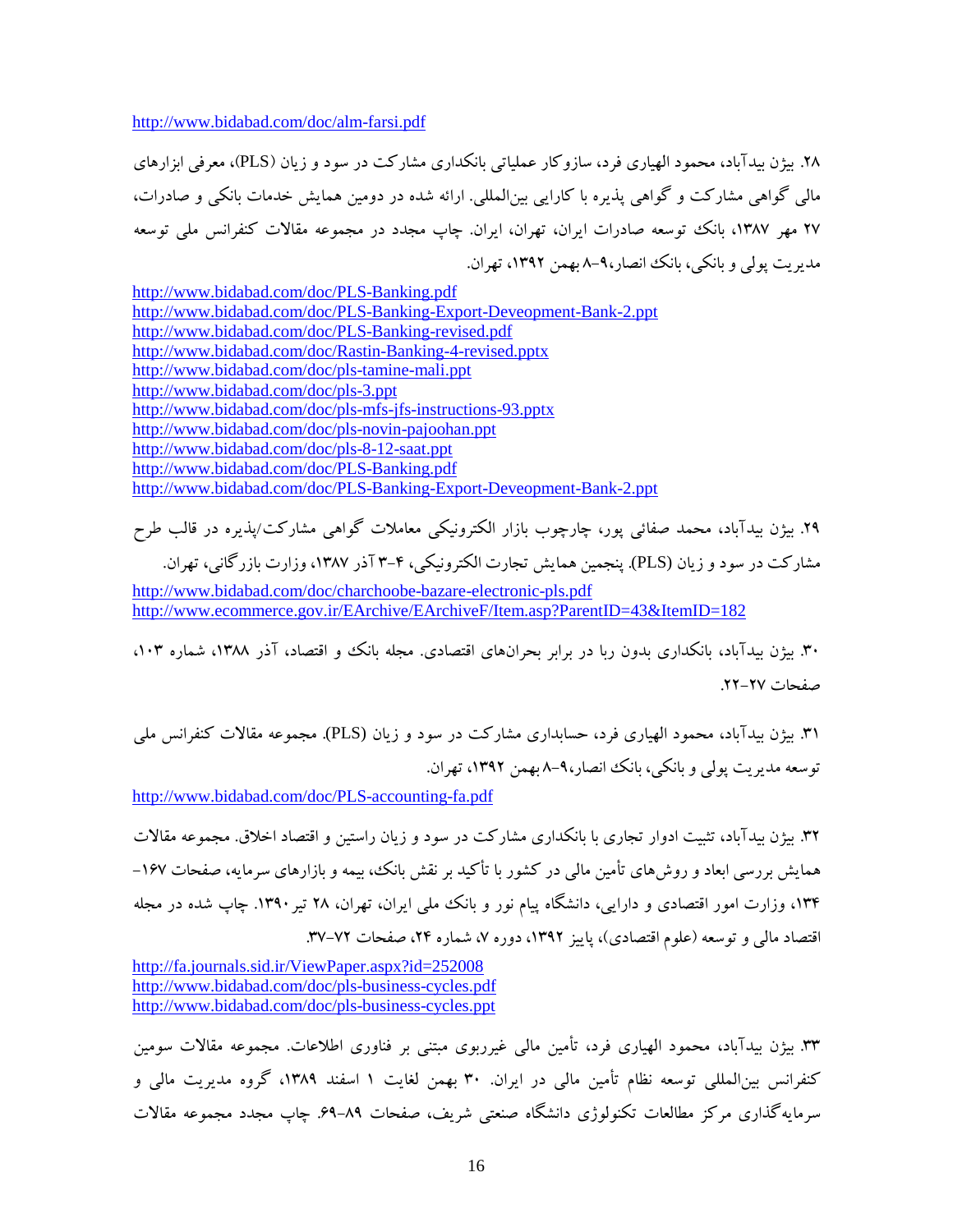کنفرانس ملی توسعه مدیریت پولی و بانکی، بانک انصار8-9، بهمن ،1392 تهران.

<http://www.bidabad.com/doc/non-usury-finance-it-fa.pdf>

.34 بیژن بیدآباد، محمود الهیاري فرد، اوراق قرضه غیرربوي (ریالی و ارزي) و ابزارهاي پولی بانکداري مرکزي بدون ربا، مجموعه مقالات سومین کنفرانس بین المللی توسعه نظام تأمین مالی در ایران. ۳۰ بهمن لغایت ۱ اسفند ۱۳۸۹، گروه مدیریت مالی و سرمایهگذاري مرکز مطالعات تکنولوژي دانشگاه صنعتی شریف، صفحات .517-540 <http://www.bidabad.com/doc/Islamic-banking-bond-fa.pdf>

.35 بیژن بیدآباد، نگاهی بر بانکداري مشارکت در سود و زیان (PLS (و زیرسیستمهاي مشارکت مالی مضاربه (MFS) و مشارکت مالی جعاله (JFS). مجله بانک و اقتصاد، مرداد ۱۳۹۰، شماره ۱۱۴، صفحات ۲۶-۲۰. <http://www.bidabad.com/doc/negahi-bar-pls-mfs-jfs.pdf>

.36 بیژن بیدآباد، بررسی فقهی و حقوقی اوراق قرضه بدون ربا، مجموعه مقالات همایش ملی بانکداري اسلامی در تأمین مالی (با تأکید بر بانکداري اسلامی)، 22 آذر ،1390 بانک قرضالحسنه مهر ایران و دانشگاه تربیت مدرس، تهران.

<http://www.bidabad.com/doc/legal-analysis-of-non-usury-bonds.pdf> <http://www.bidabad.com/doc/legal-analysis-of-non-usury-bonds.ppt>

.37 بیژن بیدآباد، گواهی قرضالحسنه پسانداز (SQC(، مجموعه مقالات همایش ملی بانکداري اسلامی در تأمین مالی (با تأکید بر بانکداري اسلامی)، 22 آذر ،1390 بانک قرضالحسنه مهر ایران و دانشگاه تربیت مدرس، تهران. <http://www.bidabad.com/doc/gavahi-qarzulhasana-pasandaz.pdf> <http://www.bidabad.com/doc/gavahi-qarz-paper.ppt>

.38 بیژن بیدآباد، جلوگیري از نوسانات و بحرانهاي اقتصادي ادواري با ابزار نوین مالی و اصلاح ساختار بانکی،  $.1419$ 

<http://www.bidabad.com/doc/bohran-va-abzare-mali.pdf>

.39 بیژن بیدآباد، مسعود صفرزاده نساجی، ژینا آقابیگی، سازمان و تشکیلات بانکداري مشارکت در سود و زیان (PLS) در بانک ملی ایران، ۱۳۸۹.

<http://www.bidabad.com/doc/PLS-organization.pdf>

.40 بیژن بیدآباد، مشارکت مالی مضاربه (MFS(، .1389 در نوبت چاپ در پژوهشنامه بانک مسکن، فصلنامه علمی و کاربر دي بانک مسکن.

<http://www.bidabad.com/doc/mfs-paper-fa.pdf>

.41 بیژن بیدآباد، مشارکت مالی جعاله (JFS(، پویش، فصلنامه علمی و کاربردي بانک مسکن، سال دوم، شماره ششم، تابستان ،1392 صفحات .98-121

<http://www.bidabad.com/doc/jfs-paper-fa.pdf>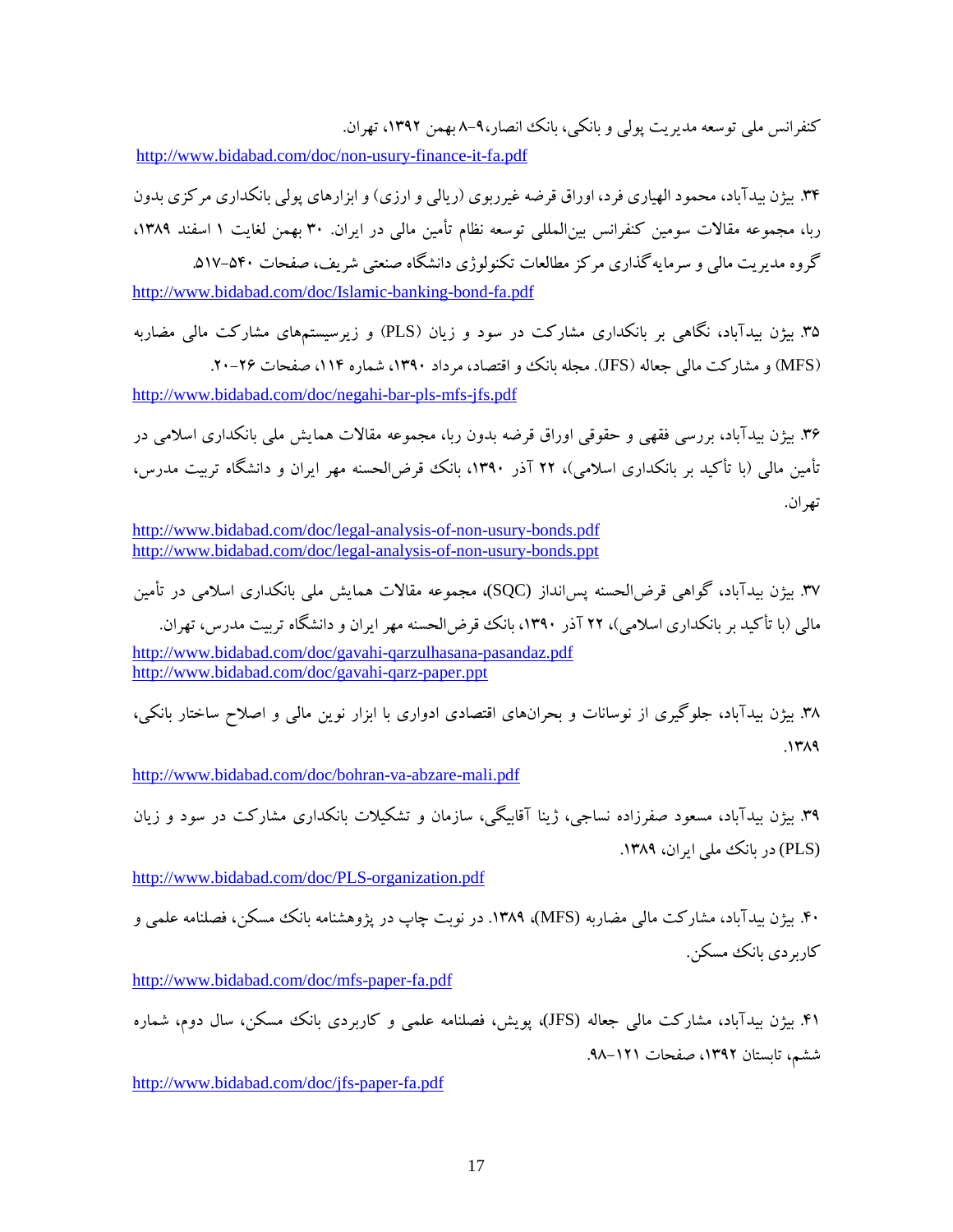.42 بیژن بیدآباد، راهبرد تحول ساختار بانکی، .1390

<http://www.bidabad.com/doc/rahborde-tahavole-bank.pdf>

.43 بیژن بیدآباد، اوراق خزانه بدون ربا (ریالی و ارزي)، .1390

<http://www.bidabad.com/doc/interest-free-t-bond-fa.pdf> <http://www.bidabad.com/doc/interest-free-t-bond-fa.pptx>

.44 بیژن بیدآباد، بازاریابی تأمین مالی مشارکت در سود و زیان (PLS (راستین، پویش، فصلنامه علمی و کاربردي بانک مسکن، سال دوم، شماره هفتم، زمستان ،1392 صفحات .88-99

<http://www.bidabad.com/doc/pls-marketing.pdf>

.45 بیژن بیدآباد، مشارکت مالی مقاسطه (IFS(، .1390 در نوبت چاپ در پژوهشنامه بانک مسکن، فصلنامه علمی و کاربر دي بانک مسکن

[http://www.bidabad.com/doc/ifs-paper-fa.pdf](http://www.bidabad.com/doc/ifs-paper-fa.pdf%20%0d%0d) 

.46 بیژن بیدآباد، زیرسیستمهاي مبتنی بر فنآوري اطلاعات و ارتباطات در بانکداري راستین، مجموعه مقالات همایش ملی خدمات الکترونیکی تحولی نوین در توسعه پایدار، 29-30 آبان .1390 دانشگاه الزهرا، تهران.

<http://www.bidabad.com/doc/Rastin-Bank-IT.pdf> <http://www.bidabad.com/doc/Rastin-Bank-IT.ppt>

۴۷. بیژن بیدآباد، امنیت تعاملات بانکی مبتنی بر فناوری اطلاعات در بانکداری راستین، مجله بانک و اقتصاد شماره: :116 آذر 1390 صفحات: .37-40

<http://www.bidabad.com/doc/amniyat-taamolat-banki.pdf>

.48 بیژن بیدآباد، روحاالله محمدي، تکافل اجتماعی راستین و بانکداري قرضالحسنه، .1390 <http://www.bidabad.com/doc/takaful-qarzulhasane.pdf>

.49 بیژن بیدآباد، مشارکت مالی اجاره (RFS(، .1390 در نوبت چاپ در پژوهشنامه بانک مسکن، فصلنامه علمی و کاربر دي بانک مسکن.

<http://www.bidabad.com/doc/rfs-paper-fa.pdf>

.50 بیژن بیدآباد، شفافیت مالی، حکمرانی و افشاي اطلاعات بانکی در بانکداري راستین و پیشنهاد مقررات لازم براي ارتقاء آن، مجله بانک و اقتصاد شماره: ١١٧: اسفند ١٣٩٠ صفحات: ٣٤-٢۴. چاپ مجدد در مجموعه مقالات کنفرانس ملی توسعه مدیریت پولی و بانکی، بانک انصار،۹-۸ بهمن ۱۳۹۲، تهران. چاپ مجدد در حقوق و اقتصاد، ماهنامه علوم انسانی، شماره ۲، اسفند ۱۳۹۲، صفحات ۷۷–۵۸.

<http://www.bidabad.com/doc/shafafiyat.pdf>

.51 بیژن بیدآباد، شفافیت مالی، حاکمیت شرکتی و افشاي اطلاعات مجري (متقاضی منابع مالی) در بانکداري راستین. تهران، .1394

<http://www.bidabad.com/doc/transparency-entrepreneur-fa.pdf>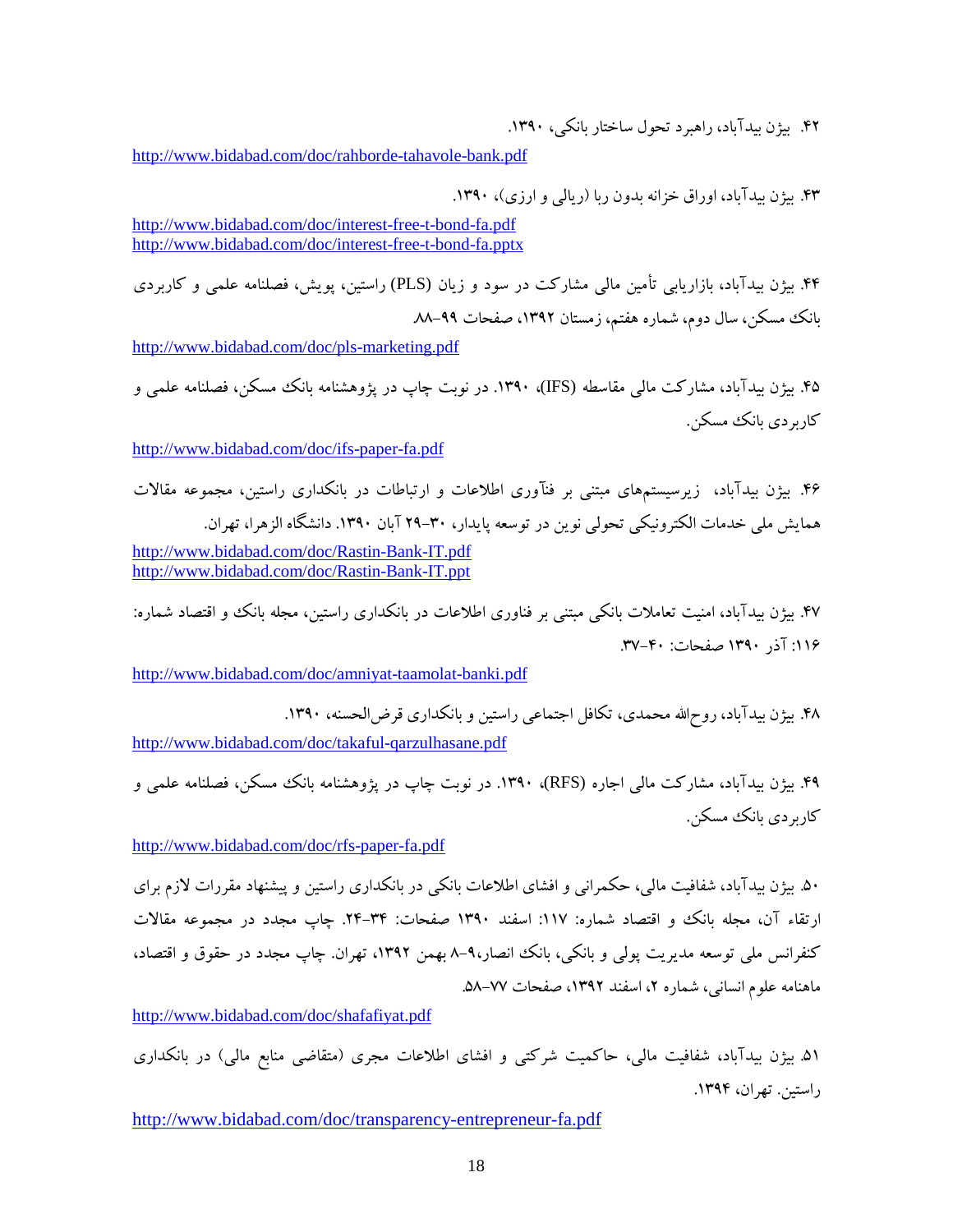.52 بیژن بیدآباد، محمد صفائیپور، اجزاي سیستم یکپارچه بانکداري مشارکت در سود و زیان راستین، نگرش مدیریت عملیات و فرآیندها. مجموعه مقالات اولین همایش بینالمللی بانکداري الکترونیک و نظامهاي پرداخت، 30 بهمن1- اسفند ،1390 پژوهشکده پولی و بانکی، بانک مرکزي ایران، تهران.

<http://www.bidabad.com/doc/ajza-system-rastin.pdf> <http://www.bidabad.com/doc/ajza-system-rastin.ppt>

.53 بیژن بیدآباد، محمود الهیاري فرد، پروتکل برداشت بین بانکی (IWP (در بانکداري راستین. ارائه شده در چهارمین کنفرانس فناوري اطلاعات و دانش (2012IKT (دانشگاه صنعتی نوشیروانی بابل، 2-4 خرداد ،1391 بابل، ایران.

<http://www.bidabad.com/doc/iwp-paper-fa.pdf>

.54 بیژن بیدآباد، تکافل اجتماعی راستین (RST(، .1391 در نوبت چاپ در پژوهشنامه بانک مسکن، فصلنامه علمی و کاربر دي بانک مسکن.

<http://www.bidabad.com/doc/rst-paper-fa.pdf>

.55 بیژن بیدآباد. تبدیل دارایی به اوراق بهادار (MSS (در بانکداري راستین. .1391

<http://www.bidabad.com/doc/mms-paper-fa.pdf>

.56 بیژن بیدآباد، مشارکت مالی امانی (BFS(، .1391 در نوبت چاپ در پژوهشنامه بانک مسکن، فصلنامه علمی و کاربردي بانک مسکن.

<http://www.bidabad.com/doc/bfs-paper-fa.pdf>

۵۷. بیژن بیدآباد، تأمین شخصی راستین (RPS)، ۱۳۹۱. در نوبت چاپ در پژوهشنامه بانک مسکن، فصلنامه علمی و کاربر دي بانک مسکن.

<http://www.bidabad.com/doc/rps-paper-fa.pdf>

.58 بیژن بیدآباد، شرکت سهامی با سرمایه متغیر، .1391

<http://www.bidabad.com/doc/vjsc-paper-fa.pdf>

.59 بیژن بیدآباد، نحوه جلوگیري از اسراف منابع بانکی در بانکداري راستین <http://www.bidabad.com/doc/esraf-bank-resource-fa.pdf>

.60 بیژن بیدآباد، سیستم پایه بانکداري مشارکت در سود و زیان راستین (PLS(، پژوهشنامه بانک مسکن، فصلنامه علمی و کاربردی بانک مسکن، سال اول، شماره چهارم، تابستان ۱۳۹۱، صفحات ۶۳-۲۵.

<http://www.bidabad.com/doc/pls-base-fa.pdf>

.61 بیژن بیدآباد، شمائی از بانکداري راستین، .1391

[http://www.bidabad.com/doc/rastin-bank-glance-fa.pdf](http://www.bidabad.com/doc/rastin-bank-glance-fa.pdf%0d) ۶۲. بیژن بیدآباد، ویژگیهای کلی بانکداری راستین، مجله بانک و اقتصاد، شماره ۱۱۹، شهریور ۱۳۹۱، صفحات ۳۲–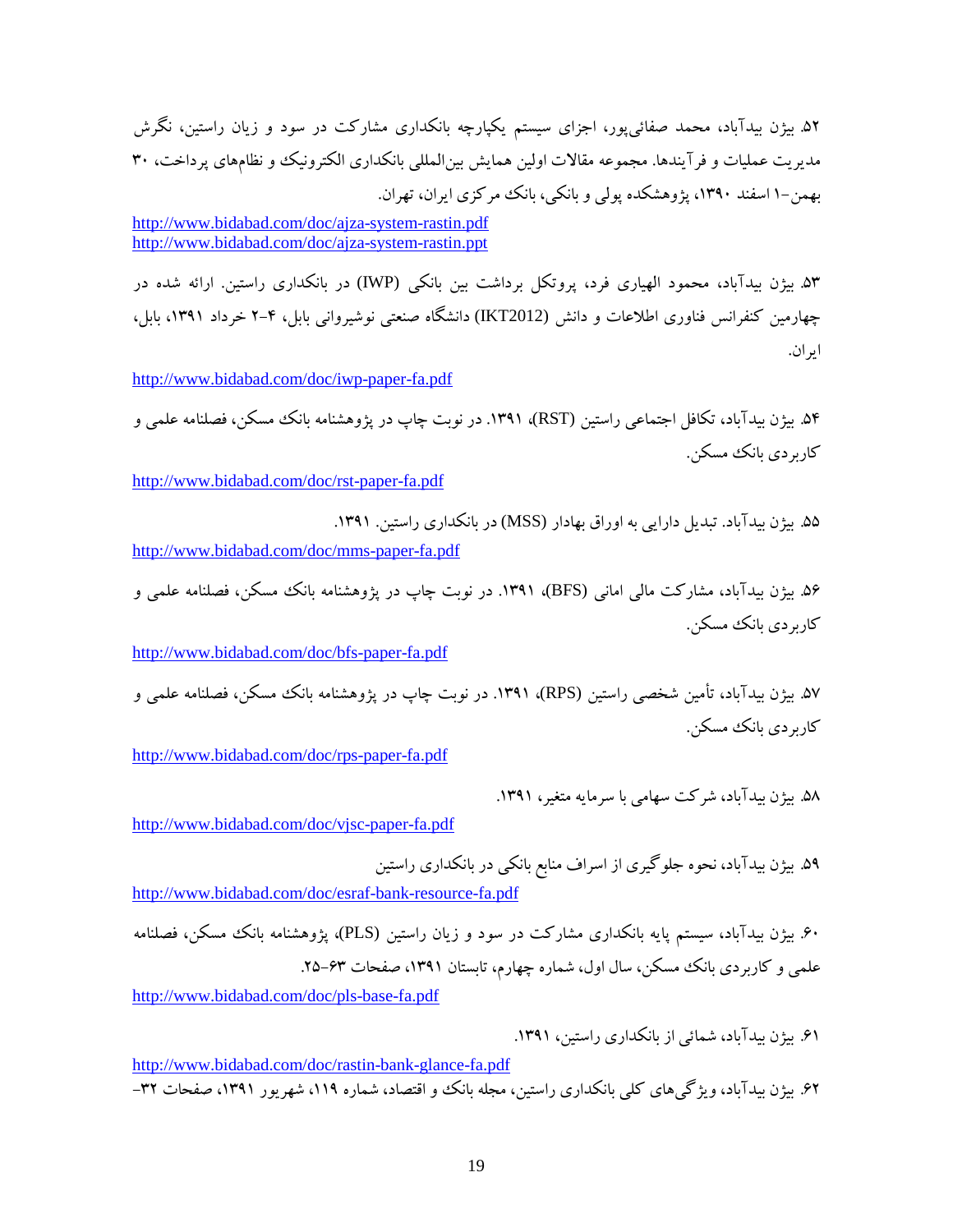<http://www.bidabad.com/doc/rastin-bank-general.pdf> <http://www.bidabad.com/doc/rastin-bank-general.ppt>

.63 بیژن بیدآباد، سعید عبداللهی، آذرنگ امیراستوار، اسکندر پردل، محمود الهیاريفرد، مریم حیدري، علیرضا شفیعی. مقررات پیشنهادی اجرای مفاد اسناد لازم الاجرای بانک در بانکداری راستین، بانک ملمی ایران، ۱۳۹۱. مجموعه مقالات کنفرانس ملی توسعه مدیریت پولی و بانکی، بانک انصار8-9، بهمن ،1392 تهران.

<http://www.bidabad.com/doc/rastin-bank-ejraye-asnad.pdf> <http://www.bidabad.com/doc/rastin-bank-ejraye-asnad.pptx>

.64 بیژن بیدآباد، سیستم کشف پولشویی (MLD(، .1392

<http://www.bidabad.com/doc/mld-paper-fa.pdf>

.65 بیژن بیدآباد، پروژههاي لازمالاجرا و مکمل بانکداري راستین براي اصلاح نظام بانکی، اداره تحقیقات و برنامهریزي بانک ملی ایران، .1392

<http://www.bidabad.com/doc/projects-rastin-banking-fa.pdf>

.66 بیژن بیدآباد، نظري اجمالی بر بانکداري راستین، سیستم نوین بانکداري اسلامی عملیاتی، .1392 <http://www.bidabad.com/doc/rastin-bank-bird-eye-view-fa.pdf>

.67 بیژن بیدآباد، بازار گواهی راستین (RCM(، سیستم مکمل بانکداري راستین، اداره تحقیقات و برنامهریزي بانک ملی ایران، .1392

<http://www.bidabad.com/doc/rastin-bank-rcm-fa.pdf>

.68 بیژن بیدآباد، مدیریت تغییر ساختار بانکی با بانکداري راستین (مدیریت دانش در پیوند و هرس فرآیندها و آموزش استاد شاگرد)، ارائه شده در دهمین کنفرانس بینالمللی اقتصاد و مدیریت، دانشگاه آزاد اسلامی، رشت، گیلان، 20 اردیبهشت .1396

<http://www.bidabad.com/doc/change-banking-fa.pdf> <http://www.bidabad.com/doc/change-banking-fa.pptx>

.69 بیژن بیدآباد، شیوه عملیاتی اوراق مبادله راستین، .1392

<http://www.bidabad.com/doc/rsb-operations-fa.pdf>

.70 بیژن بیدآباد، توزیع سود مشارکت بین سپردهگذار و مجري براساس قضیه اولر در بانکداري راستین، مجموعه مقالات کنفرانس ملی توسعه مدیریت پولی و بانکی، بانک انصار8-9، بهمن ،1392 تهران. <http://www.bidabad.com/doc/profit-distribution-euler-fa.pdf>

<http://www.bidabad.com/doc/profit-distribution-euler-fa.ppt>

.71 بیژن بیدآباد، ابزارهاي مالی مشتقه و قرضه نوین در بانکداري راستین، مجموعه مقالات کنفرانس ملی توسعه مدیریت پولی و بانکی، بانک انصار8-9، بهمن ،1392 تهران.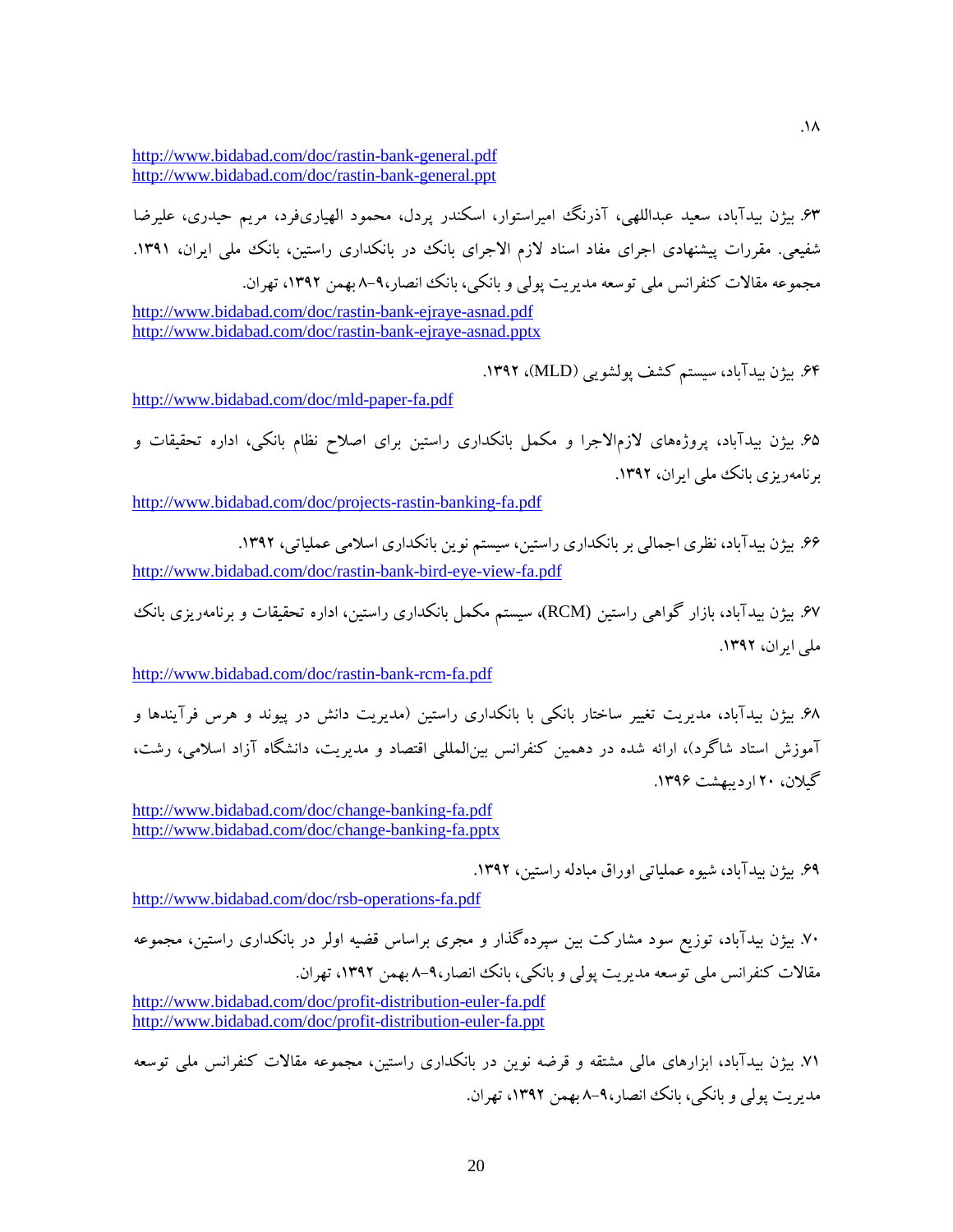<http://www.bidabad.com/doc/rastin-derivatives-fa.pdf>

.72 بیژن بیدآباد، محصولات بیمه در بانکداري راستین، .1392

<http://www.bidabad.com/doc/rastin-insurance-fa.pdf>

.73 بیژن بیدآباد، محمود الهیاري فرد، حسابداري مشارکت راستین، .1392

<http://www.bidabad.com/doc/rastin-mosharekat-accounting-fa.pdf>

.74 بیژن بیدآباد، بانکداري اخلاقی عملیاتی در بانکداري راستین (اخلاق حرفهاي، حسابرسی، بازرسی، کنترل، پایش و صیانت عملیات)، .1392

<http://www.bidabad.com/doc/rastin-ethic-banking-fa.pdf>

.75 بیژن بیدآباد، بررسی فقهی و حقوقی مقررات بانکداري بدون ربا در ایران و پیشنهاد لایحه و آئیننامه اجرائی بانکداري راستین. مجموعه مقالات اولین سمینار از سلسله سمینارهاي تخصصی نقد و بررسی قوانین، مقررات و نظام بانکداري ایران با رویکرد اسلامی با عنوان «قوانین و مقررات مرتبط با عملیات بانکداري»، 28 خرداد ،1393 موسسه نوین پژوهان و پژوهشکده پولی و بانکی بانک مرکزي.

<http://www.bidabad.com/doc/jurist-legal-banking-fa.pdf>

.76 بیژن بیدآباد، تأمین مالی جمعی راستین (RCF(، مجموعه مقالات چهارمین همایش سالانه بانکداري الکترونیک و نظامهاي پرداخت، 6-7 بهمن .1393

<http://www.bidabad.com/doc/rcf-paper-fa.pdf> <http://www.bidabad.com/doc/rcf-paper-fa.pptx>

.77 بیژن بیدآباد، تأمین مالی گروهی راستین (RGF(. .1393

[http://www.bidabad.com/doc/rgf-paper-fa.pdf](http://www.bidabad.com/doc/rgf-paper-fa.pdf%20%0d) 

.78 بیژن بیدآباد، تهاتر تعهدات پشت سرهم (SCC (در بانکداري راستین، .1393

<http://www.bidabad.com/doc/scc-paper-fa.pdf>

.79 بیژن بیدآباد، سپرده مبادله راستین (RSD(، .1393

<http://www.bidabad.com/doc/rsd-paper-fa.pdf>

.80 بیژن بیدآباد، کارت مبادله راستین (RSD(، .1393

<http://www.bidabad.com/doc/rsc-paper-fa.pdf>

.81 بیژن بیدآباد، راه حل عملیاتی رفع مشکلات بانکداري کشور، مجموعه مقالات دومین کنفرانس ملی رویکرد بانکداري اسلامی در تحقق اقتصاد مقاومتی، مؤسسه آموزش عالی غیرانتفاعی راغب اصفهانی، 27 بهمن ،1395 اصفهان.

<http://www.bidabad.com/doc/Iran-Banking-Reform-fa.pdf> <http://www.bidabad.com/doc/Iran-Banking-Reform-fa.pptx>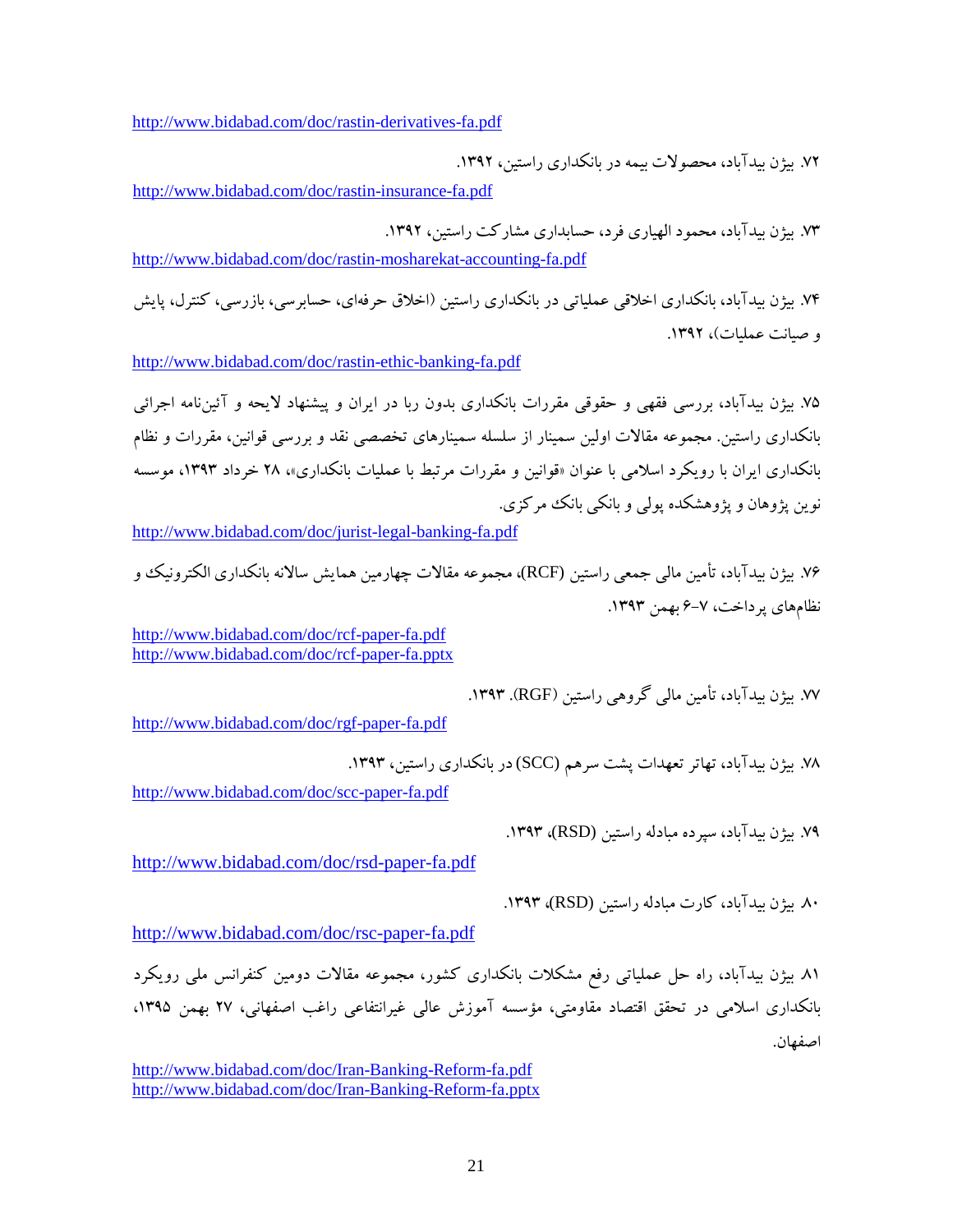.82 بیژن بیدآباد، بانکداري سبز و تأمین مالی پایدار در بانکداري راستین، نخستین همایش ملی بانکداري و محیط زیست، سازمان حفاظت از محیط زیست و مرکز آموزش علمی و کاربردی بانک تجارت، ۱۹ دی ۱۳۹۵، تهران.

<http://www.bidabad.com/doc/green-rastin-banking-fa.pdf> <http://www.bidabad.com/doc/green-rastin-banking-fa.ppt>

۸۳ محمود الهیاري فرد، بیژن بیدآباد، حسابداري اقلام زیر خط ترازنامه در حسابداري مشارکت راستین، ۱۳۹۵، تهران.

<http://www.bidabad.com/doc/off-balance-rastin-accounting-fa.pdf>

# **English Documents**

# **English Books**

84. Bidabad, Bijan, New Operational Islamic Banking System, Volume One, Theoretical Foundations, Lap Lambert Academic Publishing, OmniScriptum GmbH & Co. KG, 2014, ISBN: 978-3-659-54463-7.

[http://www.amazon.com/Rastin-Banking-Operational-Theoretical-](http://www.amazon.com/Rastin-Banking-Operational-Theoretical-Foundations/dp/3659544639/ref=sr_1_2?s=books&ie=UTF8&qid=1402563518&sr=1-2)[Foundations/dp/3659544639/ref=sr\\_1\\_2?s=books&ie=UTF8&qid=1402563518&sr=1-2](http://www.amazon.com/Rastin-Banking-Operational-Theoretical-Foundations/dp/3659544639/ref=sr_1_2?s=books&ie=UTF8&qid=1402563518&sr=1-2)

85. Bidabad, Bijan, New Operational Islamic Banking System, Volume Two, Applicational Issues, Lap Lambert Academic Publishing, OmniScriptum GmbH & Co. KG, 2014, ISBN: 978-3-659- 55210-6.

[http://www.amazon.com/Rastin-Banking-II-Operational-](http://www.amazon.com/Rastin-Banking-II-Operational-Application/dp/3659552100/ref=sr_1_1?s=books&ie=UTF8&qid=1404643353&sr=1-1)[Application/dp/3659552100/ref=sr\\_1\\_1?s=books&ie=UTF8&qid=1404643353&sr=1-1](http://www.amazon.com/Rastin-Banking-II-Operational-Application/dp/3659552100/ref=sr_1_1?s=books&ie=UTF8&qid=1404643353&sr=1-1)

86. Bidabad, Bijan, New Operational Islamic Banking System, Volume Three, Legal Issues, Lap Lambert Academic Publishing, OmniScriptum GmbH & Co. KG, 2017.

# **English Papers**

87. Bidabad, Bijan, Economic-juristic analysis of usury in consumption and investment loans and contemporary jurisprudence shortages in exploring legislator commandments. Proceeding of the 2nd International Islamic Banking Conference. Monash University of Malaysia. 9-10 September 2004. Reprinted in: National Interest, Journal of the Center for Strategic Research, Vol. 2, No. 1, winter 2006, pp. 72-90. Tehran, Iran.

<http://www.bidabad.com/doc/reba-en.pdf>

88. Bidabad, Bijan, Non-Usury Bank Corporation (NUBankCo), The Solution to Islamic banking, Proceeding of the  $3<sup>rd</sup>$  International Islamic Banking and Finance Conference, Monash University, KL, Malaysia, 16-17 November, 2005. <http://www.bidabad.com/doc/NUBankCo-en.pdf>

89. Bidabad, Bijan, Mahmoud Allahyarifard. IT role in fulfillment of Profit & Loss Sharing (PLS) mechanism. Proceeding of the 3rd International Islamic Banking and Finance Conference, Monash University, KL, Malaysia, 16-17 November, 2005. <http://www.bidabad.com/doc/english-pls-5.pdf> <http://www.bidabad.com/doc/pls-it-en.ppt>

90. Bidabad, Bijan, Mahmoud Allahyarifard. Implementing IT to Fulfill Profit & Loss Sharing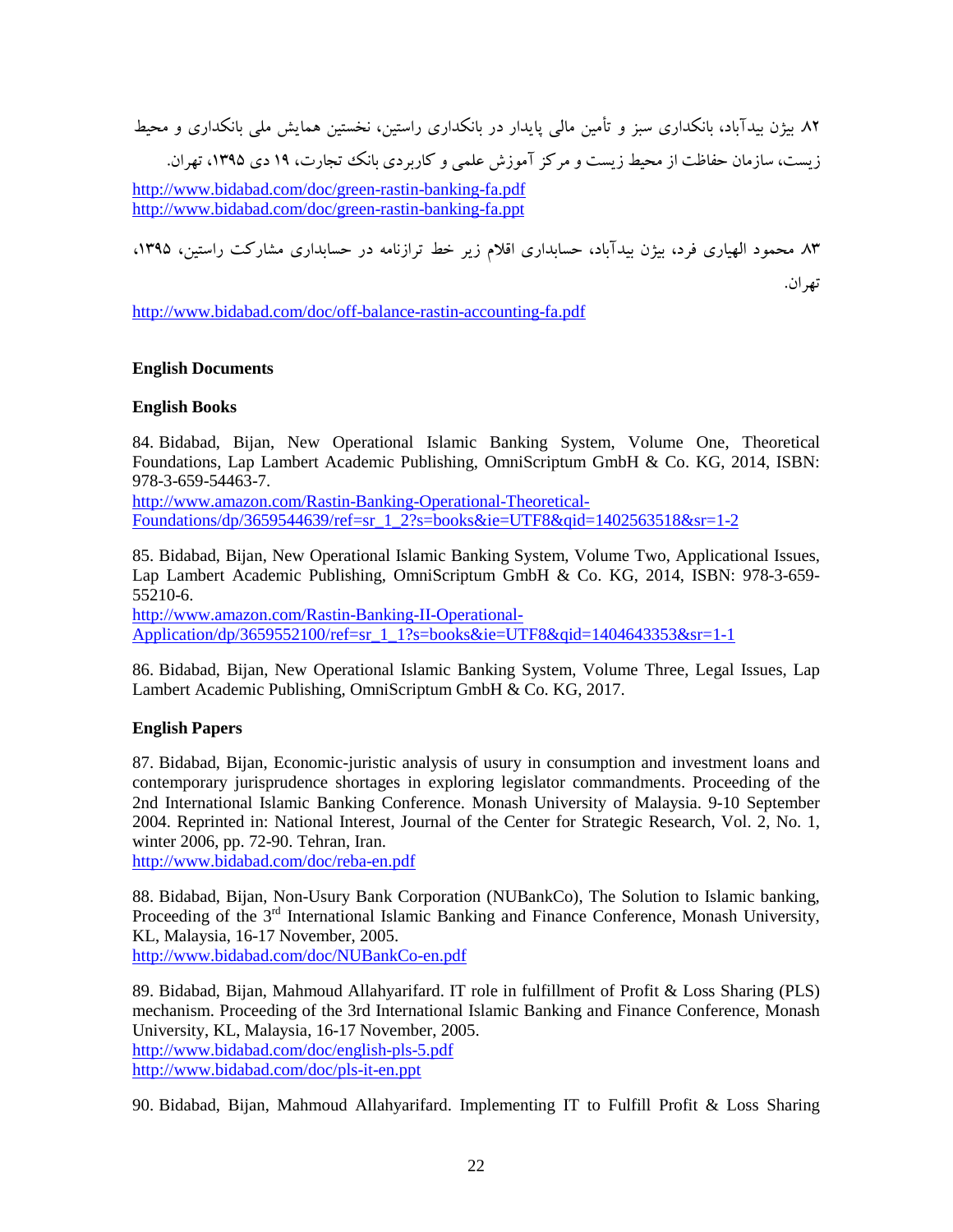Mechanism. Islamic Finance News (IFN), Vol. 3, Issue 3, 6, February 2006, pp. 11-15. <http://www.bidabad.com/doc/summery-pls-it-1.pdf>

91. Bidabad, Bijan, Mahmoud Allahyarifard. Assets and Liabilities Management in Islamic Banking. Paper presentet at the 3<sup>rd</sup> International Conference on Islamic Banking and Finance. Bidakara, Jakarta, Indonesia, 23 -26 February, 2010. Proceeding of the Conference: Risk Management, Regulation and Supervision, pp. 396-413. <http://www.bidabad.com/doc/alm-english.pdf>

92. Bidabad, Bijan. Non-Usury Banking Fits to Obama's Change Strategy, the Solution to Revive the Economy.

<http://www.bidabad.com/doc/PLS-paper-en-5.pdf>

93. Bidabad, Bijan, Mahmoud Allahyarifard. The Executive Mechanism of Profit and Loss Sharing (PLS) Banking. 2009.

<http://www.bidabad.com/doc/PLS-banking-Executive-Mechanism.pdf>

94. Bidabad, Bijan, Mahmoud Allahyarifard. IT Based Usury Free Financial Innovations. Proceeding of ECDC 2010, 5th International Conference on e-Commerce in Developing Countries: with focus on e-Banking & e-Insurance. ECDC 2010, 15-16 September 2010. <http://www.bidabad.com/doc/non-usury-finance-it-en.pdf>

95. Bidabad, Bijan, Mahmoud Allahyarifard. Usury-Free Bonds and Islamic Central Banking Monetary Instruments. 2010. <http://www.bidabad.com/doc/Islamic-banking-bond-en.pdf>

96. Bidabad, Bijan, Stabilizing Business Cycles by PLS Banking and Ethic Economics. 2010. <http://www.bidabad.com/doc/pls-business-cycles-en.pdf>

97. Bidabad, Bijan, Mahmoud Allahyarifard. Accounting Procedures for Profit and Loss Sharing (PLS) Banking. 2010.

<http://www.bidabad.com/doc/PLS-accounting-en.pdf>

98. Bidabad, Bijan, Abul Hassan, Ben Ali Mohamed Sami, Mahmoud Allahyarifard. Interest-Free Bonds and Central Banking Monetary Instruments. International Journal of Economics and Finance. Vol. 3, no. 3, Aug 2011, pp.234-241. <http://www.ccsenet.org/journal/index.php/ijef/article/download/11665/8300>

99. Bidabad, Bijan, Fluctuations and Business Cycles Prevention by New Financial Instruments and Banking Structure Reform. 2011. <http://www.bidabad.com/doc/Fluctuations-and-Cycles.pdf>

100. Bidabad, Bijan, Mudarebah Financial Sharing (MFS). Journal of Islamic Economics, Banking and Finance, JIEBF, Volume - 10, Number - 1, January - April 2014, pp. 56-68. <http://www.bidabad.com/doc/mfs-paper-en.pdf> [http://ibtra.com/pdf/journal/v10\\_n1\\_article3.pdf](http://ibtra.com/pdf/journal/v10_n1_article3.pdf)

101. Bijan Bidabad, Joalah Financial Sharing (JFS). Journal of Islamic Economics, Banking and Finance, Volume-12, No. 1, January-March, 2016, pp. 33-48. <http://www.bidabad.com/doc/jfs-paper-en.pdf> [http://ibtra.com/pdf/journal/v12\\_n1\\_article2.pdf](http://ibtra.com/pdf/journal/v12_n1_article2.pdf)

102. Bidabad, Bijan,Interest-Free Treasury Bonds (IFTB), 2011. <http://www.bidabad.com/doc/interest-free-t-bond-en.pdf>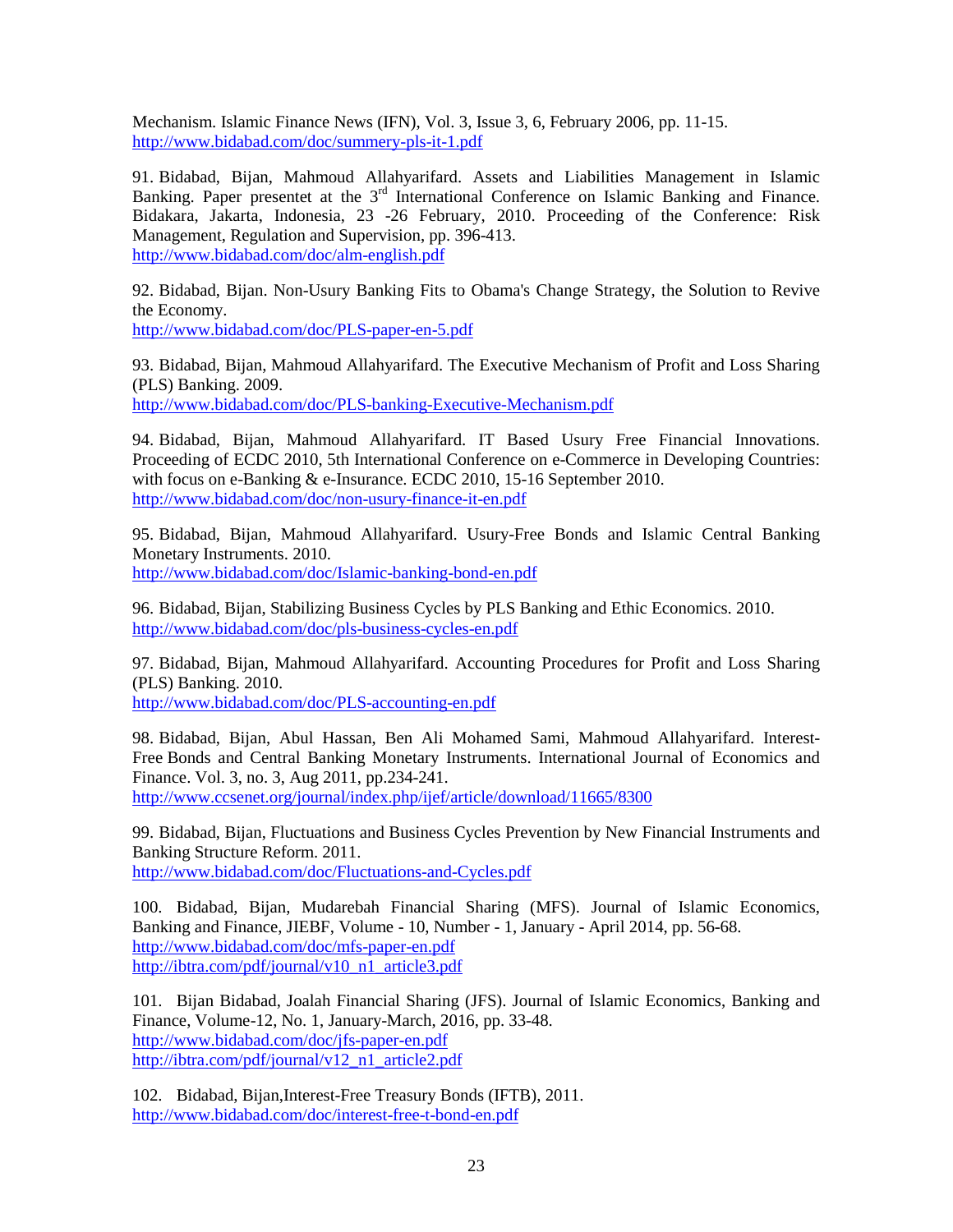<http://www.bidabad.com/doc/iftb-en.pptx>

103. Bidabad, Bijan, Interest-Free Treasury Bonds (IFTB), Islamic Finance and Legal Clarifications, 2011.

<http://www.bidabad.com/doc/interest-free-t-bond-feqhi-en.pdf>

104. Bidabad, Bijan, Abul Hassan, Ben Ali Mohamed Sami, Mahmoud Allahyarifard. Interest-Free Bonds Financial Innovation, A Monetary Instrument for Economy at Crisis. Journal of Economic Cooperation and Development (JECD). 32, 1, 2011, 55-70. [http://www.sesric.org/jecd/jecd\\_articles/ART10102201-2.pdf](http://www.sesric.org/jecd/jecd_articles/ART10102201-2.pdf)

105. Bidabad, Bijan, Deposits and Loans Interest Rates Lag Structure and Business Cycles (Case Study of United States). 2011. <http://www.bidabad.com/doc/Interest-Rates-Lags-and-Cycles.pdf>

106. Bidabad, Bijan, Installment Financial Sharing (IFS). Journal of Islamic Economics, Banking and Finance, 2014. <http://www.bidabad.com/doc/ifs-paper-en.pdf>

107. Bidabad, Bijan, Abul Hassan, Does Interest Rate Form Business Cycle, 2011. <http://www.bidabad.com/doc/interest-rate-cycle.pdf>

108. Bidabad, Bijan, Rent Financial Sharing (RFS). Journal of Islamic Economics, Banking and Finance, 2014.

<http://www.bidabad.com/doc/rfs-paper-en.pdf> [http://ibtra.com/pdf/journal/v10\\_n2\\_article2.pdf](http://ibtra.com/pdf/journal/v10_n2_article2.pdf)

109. Bidabad, Bijan, Rastin Social Takaful (RST). Journal of Islamic Economics, Banking and Finance, JIEBF, Volume - 11, Number - 1, January - March 2015, pp.: 13-23. [http://ibtra.com/pdf/journal/v11\\_n1\\_article1.pdf](http://ibtra.com/pdf/journal/v11_n1_article1.pdf) <http://www.bidabad.com/doc/rst-paper-en.pdf>

110. Bijan Bidabad, Mortgage Securitization System (MSS), A Complementary System of Rastin Banking. International Journal of Law and Management (IJLMA), Vol. 59 Iss: 6, 2017. Emerald Group Publishing Limited <http://www.bidabad.com/doc/mss-paper-en.pdf>

111. Bidabad, Bijan, Bail Financial Sharing (BFS). Journal of Islamic Economics, Banking and Finance, 2014.

[http://www.bidabad.com/doc/bfs-paper-en.pdf](http://www.bidabad.com/doc/bfs-paper-en.pdf%20%0d) 

112. Bidabad, Bijan, Rastin Personal Security (RPS). Journal of Islamic Economics, Banking and Finance, JIEBF, Volume - 11, Number - 2, April - June 2015, pp. 47-61. [http://ibtra.com/pdf/journal/v11\\_n2\\_article3.pdf](http://ibtra.com/pdf/journal/v11_n2_article3.pdf) <http://www.bidabad.com/doc/rps-paper-en.pdf>

113. Bijan Bidabad, Joint Stock Company with Variable Capital (JSCVC), International Journal of Law and Management (IJLMA), Emerald Group Publishing Limited, Vol. 56, Iss: 4, pp.302 – 310, 2014.

<http://dx.doi.org/10.1108/IJLMA-09-2012-0031> <http://www.bidabad.com/doc/vjsc-paper-en.pdf>

114. Bidabad, Bijan, Rastin Profit and Loss Sharing (PLS) Base System. Journal of Islamic Economics, Banking and Finance, pp. 32-57, Vol. 9, No. 4, Oct-Dec 2013.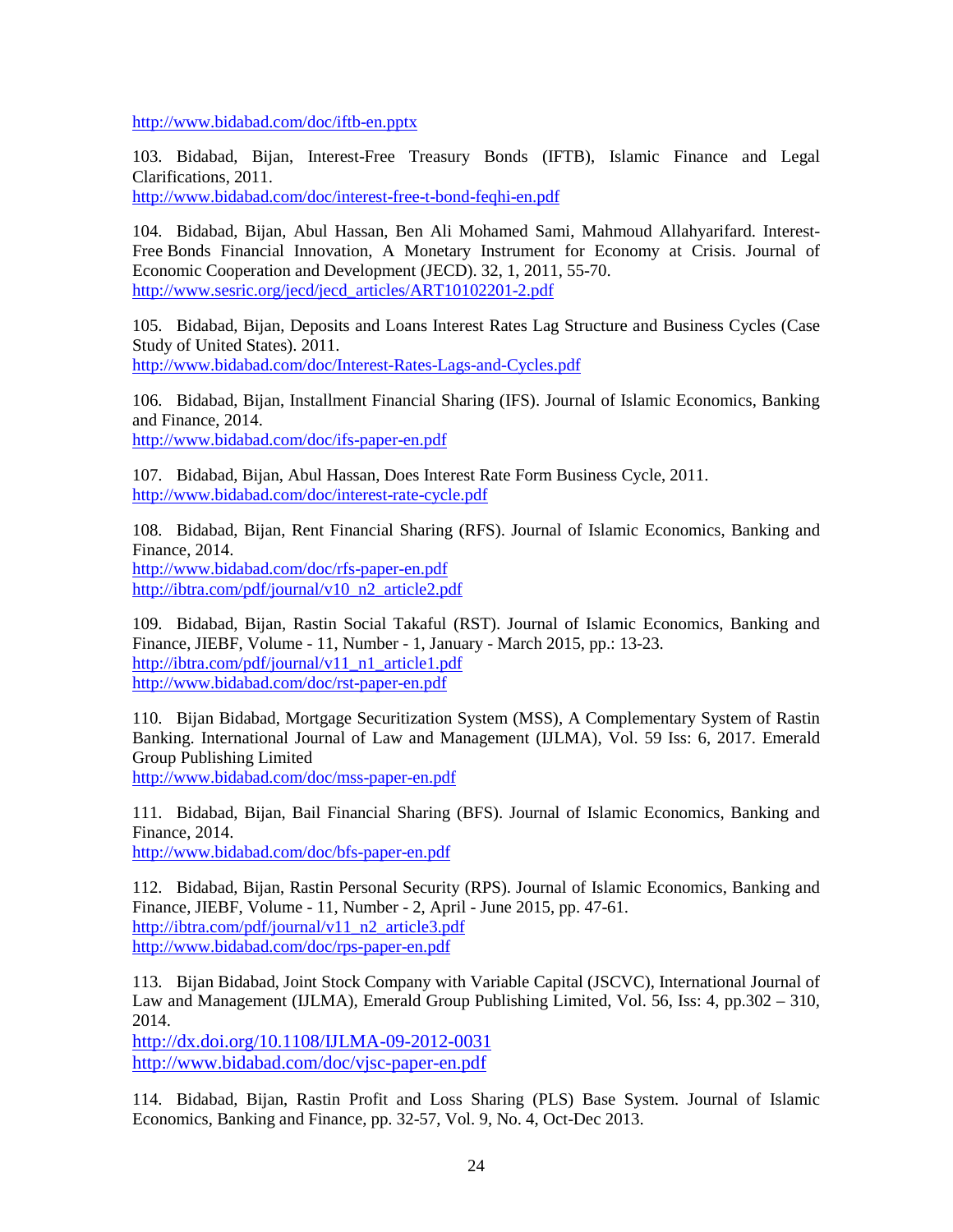[http://ibtra.com/pdf/journal/v9\\_n4\\_article2.pdf](http://ibtra.com/pdf/journal/v9_n4_article2.pdf) [http://www.bidabad.com/doc/pls-base-en.pdf](http://www.bidabad.com/doc/pls-base-en.pdf%20%0d) 

115. Bidabad, Bijan, Money Laundering Detection System (MLD), Complementary System of Rastin Banking, Journal of Money Laundering Control, 2017. <http://www.bidabad.com/doc/mld-paper-en.pdf>

116. Bijan Bidabad, Nikos Mastorakis, General Characteristics of Rastin Banking. Proceeding of the 3rd International Conference on Economics, Political, Law and Fiscal Sciences (EPLS '14), World Scientific and Engineering Academy and Society (WSEAS). Transilvania University of Brasov, Brasov, Romania, June 26-28, 2014.

<http://www.bidabad.com/doc/rastin-bank-general-en.pdf> <http://www.bidabad.com/doc/rastin-bank-general-en.ppt>

117. Bidabad, Bijan, A glance at Rastin Banking, 2013. <http://www.bidabad.com/doc/rastin-bank-glance-en.pdf>

118. Bidabad, Bijan, Rastin Banking, New Operational Islamic Banking System (A bird's eye view). Islamic Finance News (IFN), Vol. 10, Issue: 28, 17, July, 2013, pp. 16-18. <http://www.bidabad.com/doc/rastin-bank-bird-eye-view-en.pdf>

119. Bidabad, Bijan. Islamic Monetary Policy, 2013. <http://www.bidabad.com/doc/islamic-monetary-policy-en.pdf>

120. Bidabad, Bijan. Rastin Certificate Market (RCM), Complementary System of Rastin Banking 2013.

<http://www.bidabad.com/doc/rastin-bank-rcm-en.pdf>

121. Bidabad, Bijan. Sovereign Wealth Fund Asset and Liability Management by Rastin Banking Financial Instruments (Rastin Certificates and Rastin Swap Bonds), First National Development Fund of Iran (NDFI) International Conference (NIC2013) - Sovereign Wealth, Asset Allocation and Risk Management, Kish Island, Persian Gulf, Iran, NIC 2013, 27-28 October 2013. <http://www.bidabad.com/doc/swf-alm-en.pdf>

122. Bidabad, Bijan, Mahmoud Allahyarifard. Interbank Withdrawal Protocol (IWP), Complementary System of Rastin Banking, 2013. <http://www.bidabad.com/doc/iwp-paper-en.pdf>

123. Bijan Bidabad, Roohollah Mohammadi; Mahshid sherafati, Social Takaful and Qard ul-Hassanah Banking Convergences (A Functional Approach), Journal of Applied Science and Agriculture (JASA) November issue 2013. <http://www.bidabad.com/doc/takaful-en.pdf>

124. Bidabad, Bijan, Change Management of Banking System at National Level by Rastin Banking (Knowledge Management, Empowerment, Prune and Graft, and Apprenticeship), presented at the 10<sup>th</sup> International Conference on Economics and Management, Islamic Azad University, Rasht, Iran, 2017.

<http://www.bidabad.com/doc/change-banking-en.pdf> <http://www.bidabad.com/doc/change-banking-en.pptx>

125. Bidabad, Bijan, Insurance Products in Rastin Banking, 2014. <http://www.bidabad.com/doc/rastin-insurance-en.pdf>

126. Bijan Bidabad, Abul Hassan, Nikos Mastorakis, Dynamic Lag Structure of Deposits and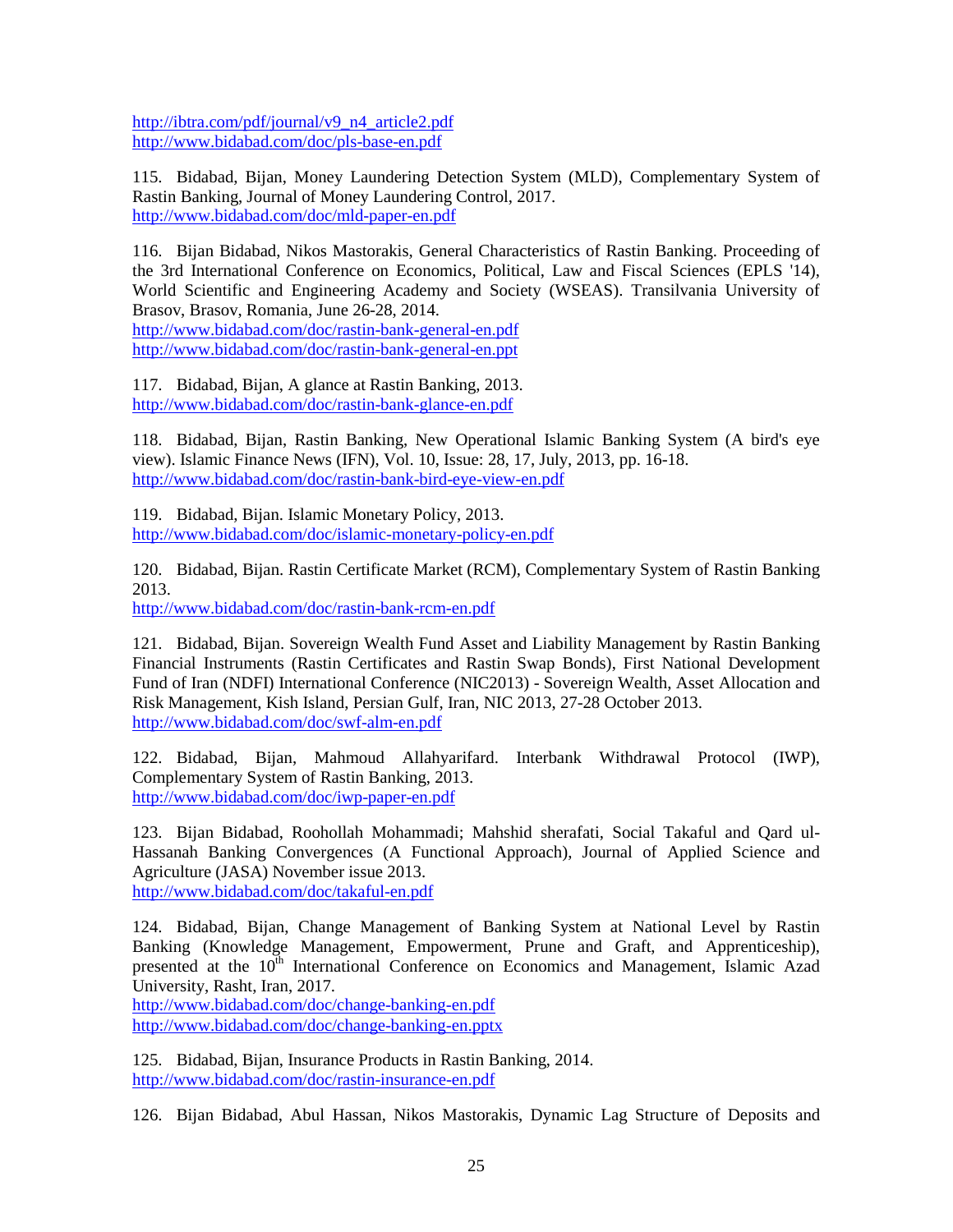Loans Interest Rates and Business Cycles Formation. Proceeding of the 3rd International Conference on Economics, Political, Law and Fiscal Sciences (EPLS '14), World Scientific and Engineering Academy and Society (WSEAS). Transilvania University of Brasov, Brasov, Romania, June 26-28, 2014.

<http://www.bidabad.com/doc/interest-rates-cycle-en.pdf> <http://www.bidabad.com/doc/interest-rates-cycle-en.ppt>

127. Bidabad, Bijan, Rastin Crowd Funding, 2014. [http://www.bidabad.com/doc/rcf-paper-en.pdf](http://www.bidabad.com/doc/rcf-paper-en.pdf%0d)

128. Bijan Bidabad, Rastin Group Funding (RGF). Bank Melli Iran, Tehran, 2014. <http://www.bidabad.com/doc/rgf-paper-en.pdf>

129. Bijan Bidabad, Mahshid Sherafati, Financial Transparency, Governance and Information Disclosure of Banks in Rastin Banking, Tehran, 2014. [http://www.bidabad.com/doc/shafafiyat-en.pdf](http://www.bidabad.com/doc/shafafiyat-en.pdf%20%0d) 

130. Bijan Bidabad, Mahshid Sherafati, Financial Transparency, Governance and Public Disclosure for Entrepreneur (Financial Resource Receiver) in Rastin Banking System. Tehran, Iran, 2015.

<http://www.bidabad.com/doc/transparency-entrepreneur-en.pdf>

131. Bijan Bidabad, Azarang Amirostovar, Mahshid Sherafati, Financial Transparency, Corporate Governance and Information Disclosure of the Entrepreneur's Corporation in Rastin Banking. International Journal of Law and Management (IJLMA), Emerald Group Publishing Limited, Vol:59, Iss:5, 2017.

132. Bijan Bidabad, Mahshid Sherafati, Proposed Regulations for Enforcement of Purports of Binding Banking Documents in Rastin Banking, Tehran, 2015. [http://www.bidabad.com/doc/rastin-bank-ejraye-asnad-en.pdf](http://www.bidabad.com/doc/rastin-bank-ejraye-asnad-en.pdf%20%0d) 

133. Bijan Bidabad, Saeed Abdollahi, Mahshid Sherafati, Enforcement of the Purports of Binding Banking Documents in Rastin Banking – Part I. International Journal of Law and Management (IJLMA), Emerald Group Publishing Limited, Vol:59, Iss:1, 2017.

134. Bijan Bidabad, Saeed Abdollahi, Mahshid Sherafati, Enforcement of the Purports of Binding Banking Documents in Rastin Banking – Part II. International Journal of Law and Management (IJLMA), Emerald Group Publishing Limited, Vol:59, Iss:2, 2017.

135. Bijan Bidabad, Mahshid Sherafati, Sustainable Financing and Anti-Squandering Measures in Rastin Banking. International Journal of Law and Management (IJLMA), Emerald Group Publishing Limited, Vol: 60, Iss: 1, 2018.

<http://www.bidabad.com/doc/esraf-bank-resource-en.pdf>

136. Bijan Bidabad, Serial Commitments Clearance (SCC) in Rastin Banking. International Journal of Law and Management (IJLMA), Vol. 57, Iss: 6, 2015, pp. 600-609, Emerald Group Publishing Limited.

<http://dx.doi.org/10.1108/IJLMA-02-2015-0007> <http://www.bidabad.com/doc/scc-paper-en.pdf>

137. Bijan Bidabad, Rastin Swap Deposit. Tehran, 2015. <http://www.bidabad.com/doc/rsd-paper-en.pdf>

138. Bijan Bidabad, Rastin Swap Card. Tehran, 2015.